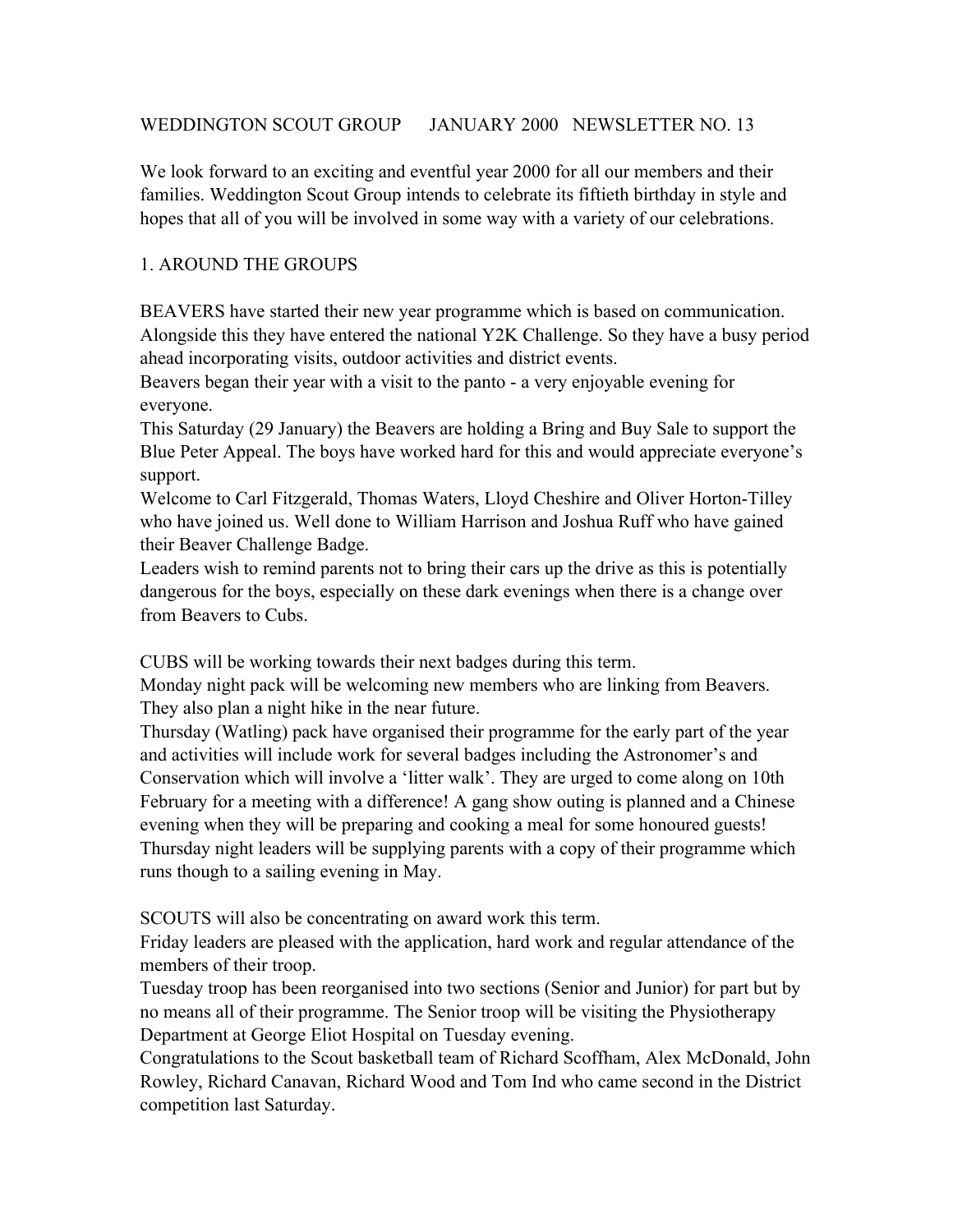VENTURES and older SCOUTS will be travelling to Edale on the 19th February for their winter camping and walking weekend. Ventures continue to meet regularly for a variety of activities. They are planning a trip to the Cinema this Wednesday.

# 2. FUND-RAISING

WEBB IVORY orders made a profit of about £700. Many thanks to those who helped us to raise funds in this way.

Please continue to sell the tickets for the GRAND RAFFLE. A committee member will be available to collect money at all meetings during the week beginning 14 February. Please send in any outstanding SPONSOR MONEY from the cycle ride. To date we have raised about £1200 so well done to all who worked so hard to find sponsors and indeed to complete the ride!

Our next RUMMAGE SALE is 4 March: any contributions for this can be taken to the Headquarters at any meeting. Please mark the bag RUMMAGE so that it is not overlooked. Anyone who could spare an hour or so on that Saturday morning at St Nicolas Parish Hall to help with this, please talk to a committee member; we really need more help. More details in next month's newsletter.

CLUB 200 winners have been drawn for November and December.

In November 1st - S. Parker; 2nd - G. Ball; 3rd - J. Canavan

In December 1st - S. Ball; 2nd - R. Tilley; 3rd - J. Hill

It is now time to renew these numbers. To ensure your numbers remain in the draw please return £12 for each one you have. Please consider participating in this scheme: more numbers will mean better prizes and a bigger contribution to scout funds.

# 3. SOCIAL EVENTS

Another popular SKITTLES NIGHT has been organised for 18 March. More details next month.

# 4. BIRTHDAY CELEBRATIONS

The 50th anniversary of the founding of Weddington Scouts is 18 April. We have arranged an open-day and celebration at head-quarters on Saturday 20 May during which we hope to arrange a whole-group photograph. In order to prepare for this, we are appealing for any memorabilia of the last 50 years and for names of ex-members of the group who may be interested in participating in the event. So any photographs, certificates, press cuttings etc which might be relevant, we would love to borrow and of course promise to look after such items carefully. The next newsletter will give details on how to pass on any suitable material. Meanwhile please ask around to help us fill in some details of the last half century.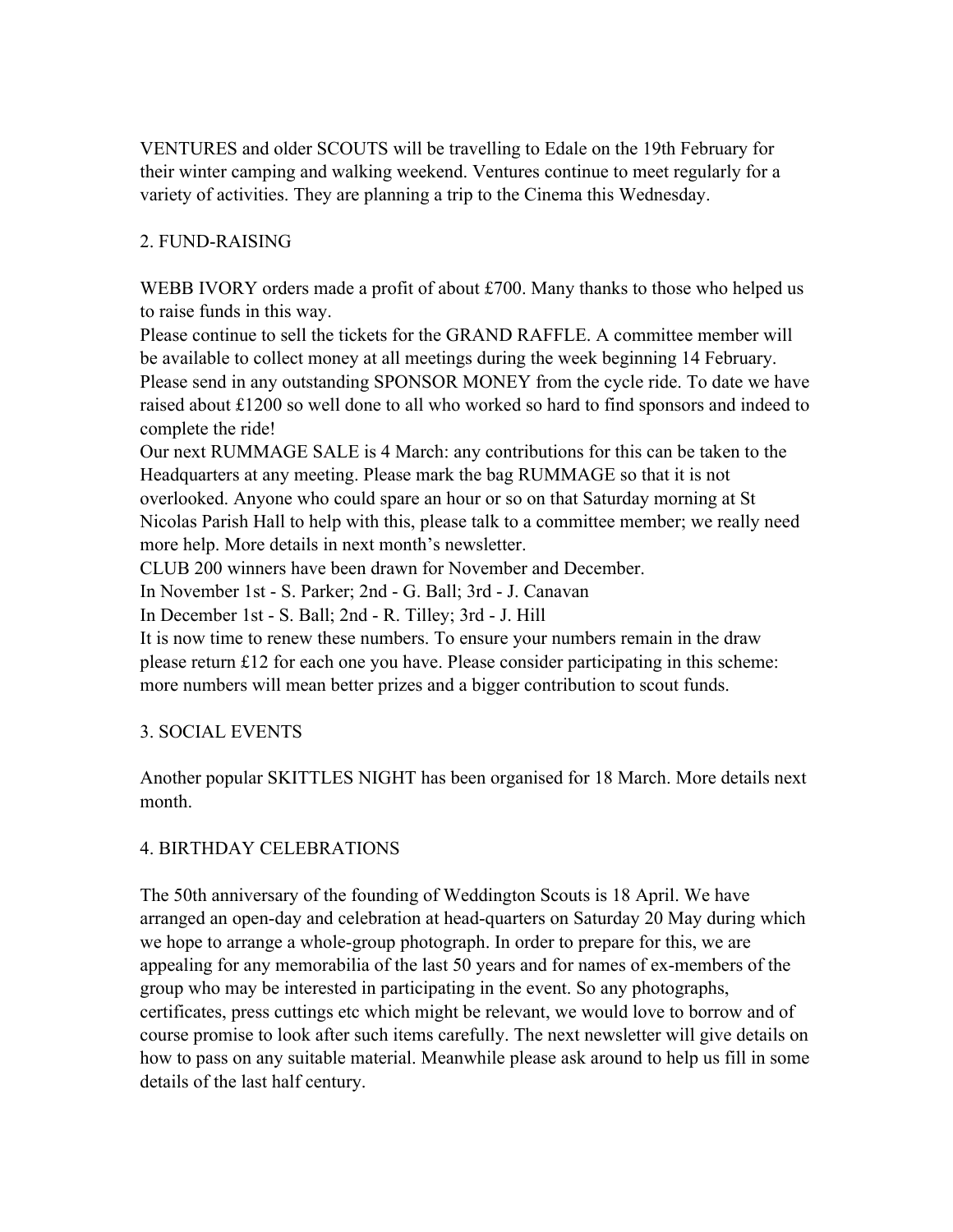Our annual GROUP CAMP (which usually takes place at Bosworth in September) is arranged this birthday year for 16-18th June at Blackwell Court Scout Camp Site near Bromsgrove. The usual outdoor activities plus many more will be on offer. We intend this to be a family camp and while Beavers and younger Cubs will be bussed to and from the site on the Saturday, and older Cubs, Scouts and Ventures will camp as usual, we are encouraging as many families to come and camp with us for the weekend. More details to come, but if you think you may be interested in what promises to be a very enjoyable camp, please pencil the dates in your diary now.

Plans for the CANADA CAMP are progressing. The wilderness site has been reserved for the trip to Haliburton. A reminder to those who are taking part in this camp - the next instalment of £200 is due at the end of March.

The start of a new century coinciding as it does with the 50th birthday of the Group, seems an appropriate time to introduce a fundamental change to the character of Weddington Scouts. From the end of this month, all sections will be inviting girls to become members. This is an inevitable development: most scout groups already run with both boys and girls and we feel this will strengthen and invigorate the Group and help us to flourish in the coming years as we, alongside scout groups nationally, respond to the challenges of a new century.

All sections have immediate vacancies. New members (boys or girls) and their parents are very welcome to come along to one of the meetings to find out more. The groups, their leaders and their meeting times are listed in an attachment to this newsletters and further copies will be available from the noticeboard at Headquarters.

FINALLY this term's subscription of £15 per member should now be paid: a reminder should have been received. We issue further notification that this needs to be increased to £16 next term.

AND all leaders wish to emphasis their concerns about cars being driven up the drive at the beginning and end of meetings. For reasons of safety PLEASE WALK UP THE DRIVE. Thankyou for your co-operation with this.

> **Blue Peter Bring & Buy** For New Life Saturday 29th January 2000 2-4pm In The Scout Hut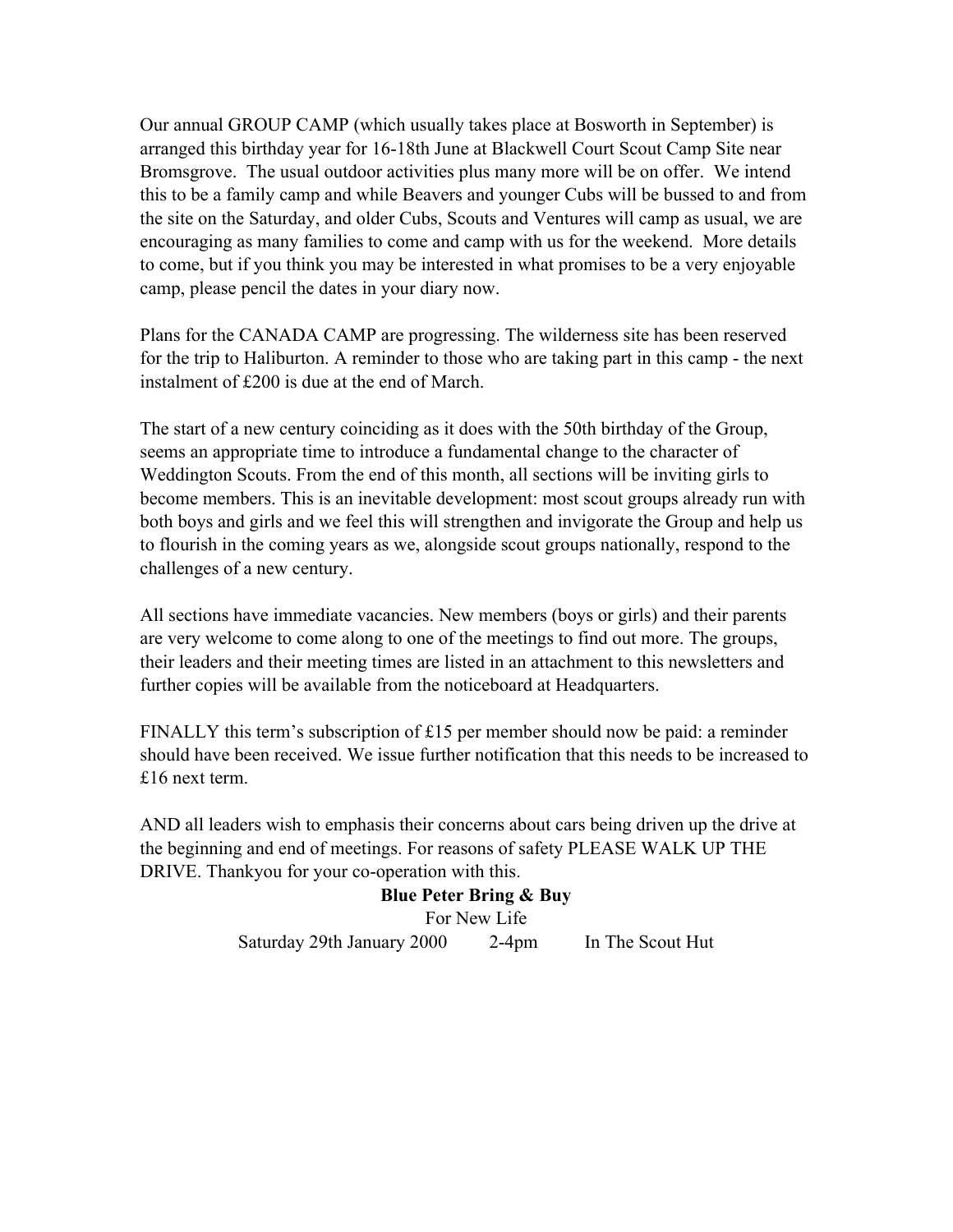#### WEDDINGTON SCOUT GROUP FEBRUARY 2000 NEWSLETTER NO 14

#### 1. AROUND THE GROUPS

BEAVERS held their Blue Peter Bring and Buy Sale and raised £128 for the appeal. Thank-you to all the parents who supported us on the day and a special thank you to BEN TAPLIN who had the original idea. We would like to welcome our new Beavers - Craig Gilchrist, Catherine Taylor, Christopher Hall, Alex Parkinson and Mark Warmington. Well done to SAM WALLIS and JOSHUA STANLEY for gaining their Beaver Challenge Badge.

 Good luck to Joshua Stanley, Mitchell Power, Joe Goodman and William Harrison who have started their link to Cubs.

 We would like to appeal to any older scout, venture or leader who could give up some time to help us on the day of the Beaver Challenge on Saturday, 25 March. Please speak to Ali or John.

CUBS continue their work towards badges and awards.

Fosse Pack (Monday) have for the past few weeks been concentrating on the award scheme with Cubs working towards the Cob Scout, Adventure and Adventure Crest Awards. The Pack had a very enjoyable Night Hike, walking over very muddy fields on a cold night. Thanks must go to Mr Mills, Mr Ogden, Mr Vernon and the Tomkinson Family who helped on the night.

There will be a parents' open night on Monday 20 March.

 The Pack is pleased to have Jonathan Rhodes, Andrew Wright, Stuart Ind and David Pinks helping over the next few months as part of their Duke of Edinburgh Award.

Watling Pack (Thursday) hosted a successful evening for 2nd Attleborough Brownies on 10 February. They made catapults to compete for the furthest 'firing' of a ping-pong ball and started and finished the meeting with games. Everyone enjoyed the evening which we hope to repeat in the future. Two wet Thursday nights have frustrated attempts to complete the Conservation Badge with a litter - picking walk but it is hoped we can combine this with a 'star-gazing' evening this week in which we continue work on the Astronomy Badge! A visit to the Gang Show will take place instead of the normal meeting on Thursday 16 March.

There are at present several Year 10 Duke of Edinburgh candidates helping with Beavers and Cubs as part of the service section of their Bronze Award. We appreciate their help and hope they have a rewarding few months with their groups.

SCOUTS have also had a busy start to the year.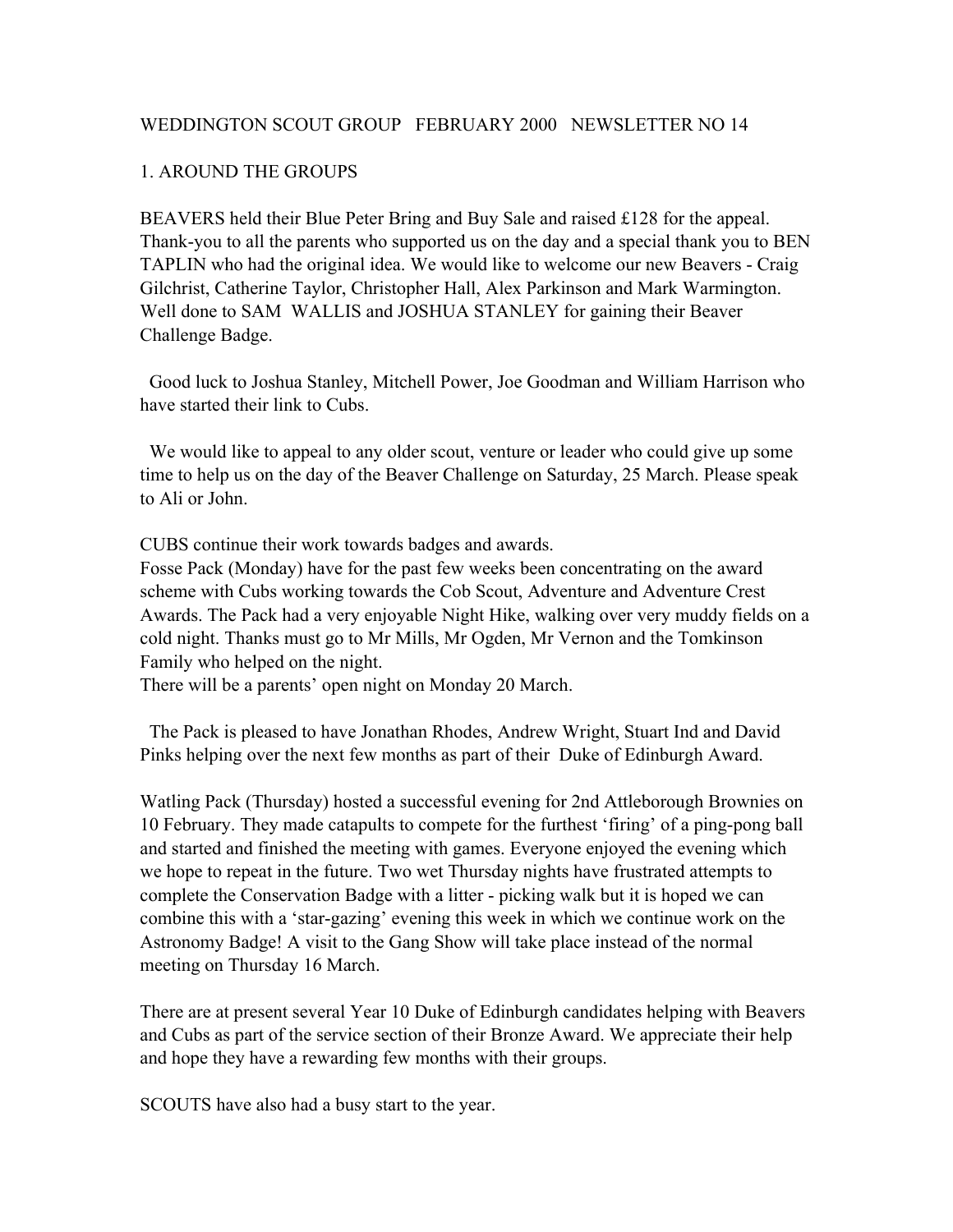Tuesday troop invested PHILLIP ALLRED and LUCY BOUCHER last week. Welcome to both and congratulations to Lucy who is the first girl to be invested as a Scout in the history of the Weddington Group Welcome to six other girls who have joined Tuesday troop.

Well done to MATTHEW PRICE who has now gained his Diamond Outdoor Activity Award.

Friday troop are organising a Fox Covert weekend on 18-19 March. Scouts will be walking over to the Hinckley site on Saturday, cooking their meal backwoods style, and staying the night before walking home on the Sunday.

VENTURES will be collecting rummage this Wednesday night and are booked to go climbing in Warwick on Friday 3 March.

Scouts and Ventures met with three Cardiff Ventures for their winter camp in Edale two weeks ago. Although a cold weekend: sunny, frosty conditions were ideal for walking to Kinder Downfall on Saturday and to Hollins Cross and Loose Hill on Sunday. They enjoyed a challenging walk and a lovely `play' in the snow!

The ANNUAL DISTRICT SWIMMING GALA will be held at the Pingles on Saturday 11 March from 6.30 pm. Cubs should meet at 6pm and Scouts at 7 pm. Those members not in the swimming teams are urged to come along to support 11th Nuneaton who aim to achieve even better than the excellent results they gained last year.

In order to prepare for the Gala, the swimming pool at John Cleveland College has been booked on Saturday 4 March . Cubs have the pool between 4pm and 5.30 pm and in addition to selecting their team, there will be an opportunity to gain Activity Badges. The Cub leaders would be grateful for the help of some parents to act as examiners. This is not difficult: the requirements are printed out and easily explained.

Scouts and Ventures have the pool from 5.30 pm to 7.00 pm. Those requiring a lift to Hinckley should meet at the Scout Hut at 5.00pm. Members will have the chance to complete the Swimmers Badge and take part in canoe capsize training.

The ANNUAL DISTRICT ST GEORGE'S DAY PARADE will march from Bedworth Civic Hall to the Christian Centre and back on Sunday 16 April. Eleventh Nuneaton have responsibility for organising this event this year. So in addition to a very good turn-out of members, we would be grateful for parental help in accompanying the parade. Please note the date and consider offering assistance if you can: previous afternoons at Bedworth have been very enjoyable indeed and the St George's Day event remains an important gathering of the District in the more ceremonial side of scouting. More details later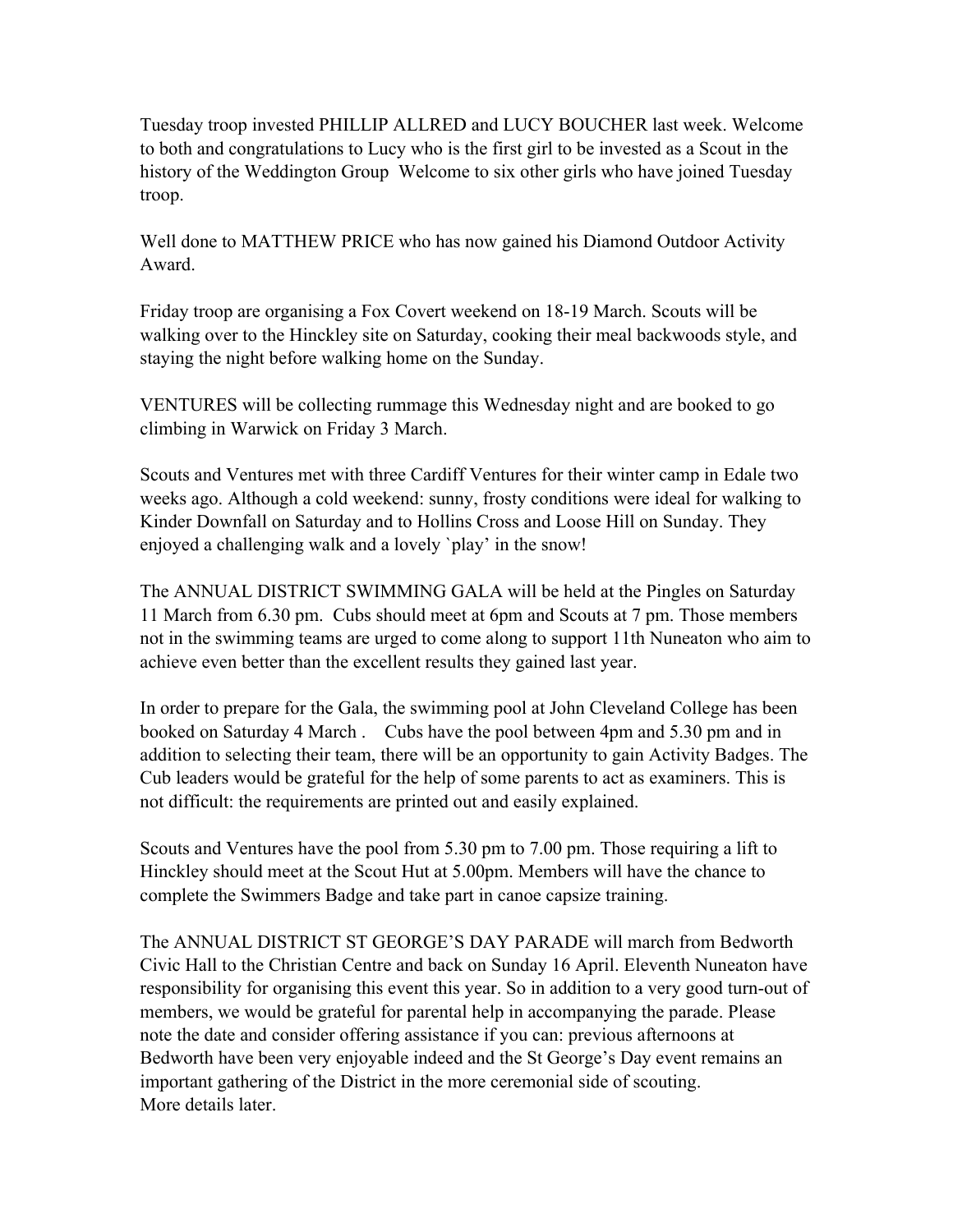# 2.FUND-RAISING

Our RUMMAGE SALE is this Saturday, 4 March. Thanks to those who have already found items for this: if anyone has contributions for the sale please get them to the Scout Hut before Friday or deliver direct to Carol Cottrell, 16 Winchester Avenue, or indeed to St Nicolas Church Hall after 8 pm Friday night or before 9.30 on Saturday morning. These are the times when we are preparing for the sale: if you can spare time to help either on Friday evening or at any time on Saturday morning, we would be VERY PLEASED to see you.

We need to finalise the profits from the SPONSORED CYCLE RIDE. If there is any money still to be handed in, please do so soon. Thanking everyone again for the very pleasing response to this fund-raising activity which has raised £1200.

Thanks, too, to those who have been selling tickets for our GRAND RAFFLE. Please remember to sell these in the next few weeks. Money (in a marked envelope please) can be sent to Group Meetings.

Contact Bob Phillip (326928) if you are able to sell more tickets.

# 3.SOCIAL EVENTS

The SKITTLES EVENING has had to be postponed to 1 April because of a conflict with scouting activities in March. Please note the date: further details will be given next month.

## 4. BIRTHDAY CELEBRATIONS

We are currently planning for our OPEN DAY at Scout Headquarters on Saturday 20 May. It is hoped this will include a whole-group photograph, a barbecue, activities and games and a display of our first fifty years. Again, we appeal for items to display: press cuttings, certificates, photographs, uniform, badges etc. Please send these to a meeting or get in touch with Doug or Myra Shorter (328166) to discuss what you may have and how best to hand it over for display.

We need reminding of anyone connected with the group over the last 50 years who may appreciate an invitation to the open day.

If you didn't note the date of our Group/Family Camp at Blackwell Court from last month's newsletter, please do so now. The weekend of 16-18 June is sure to be a popular summer weekend for lots of events.

Gang Show 2000 14th March - 18th March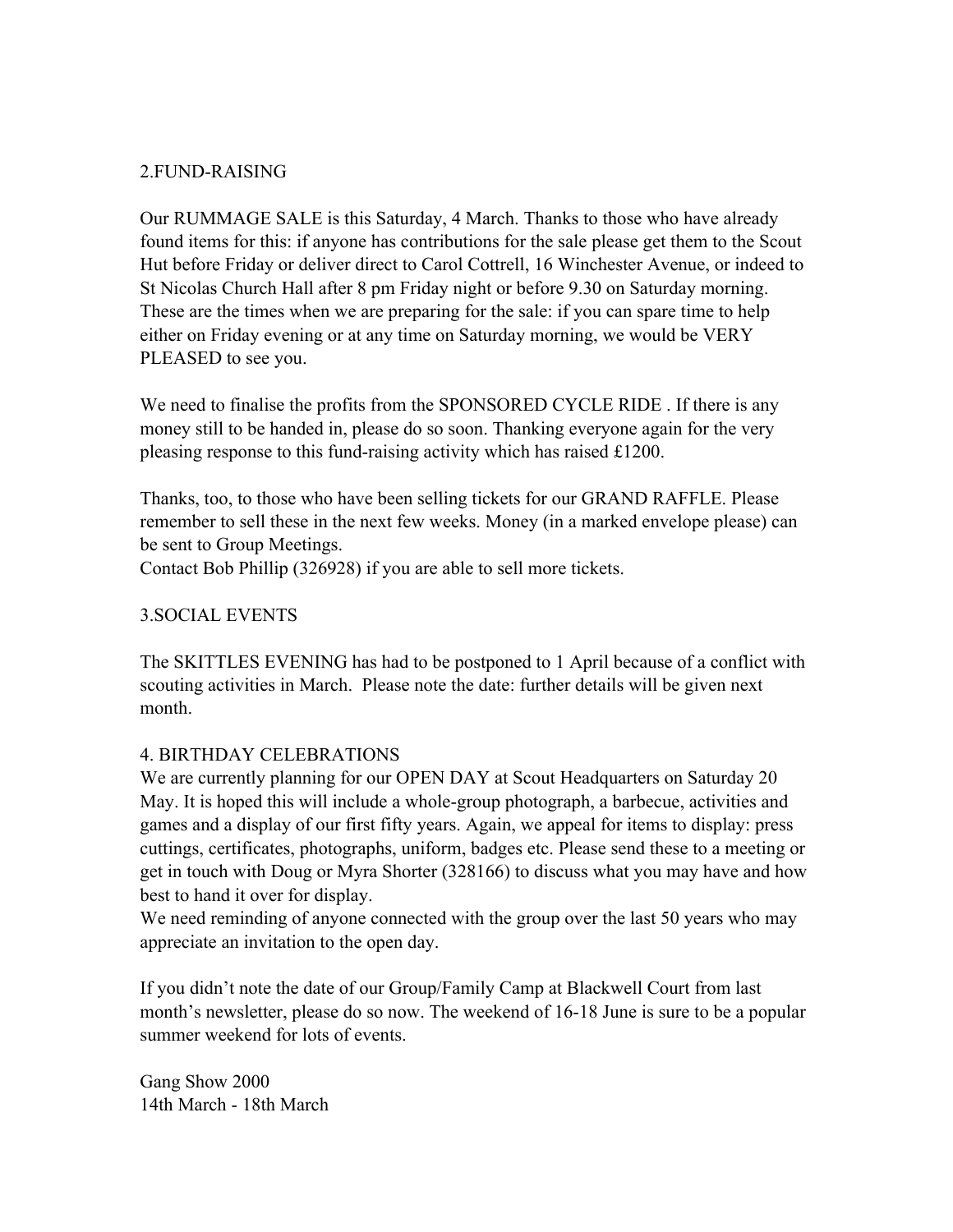Bedworth Civic Hall Tickets £5-00 Adults, £3-50 Children/OAPs contact Cara (Thursday Cubs) 11th Nuneaton Scouts Online: http://turn.to/scouts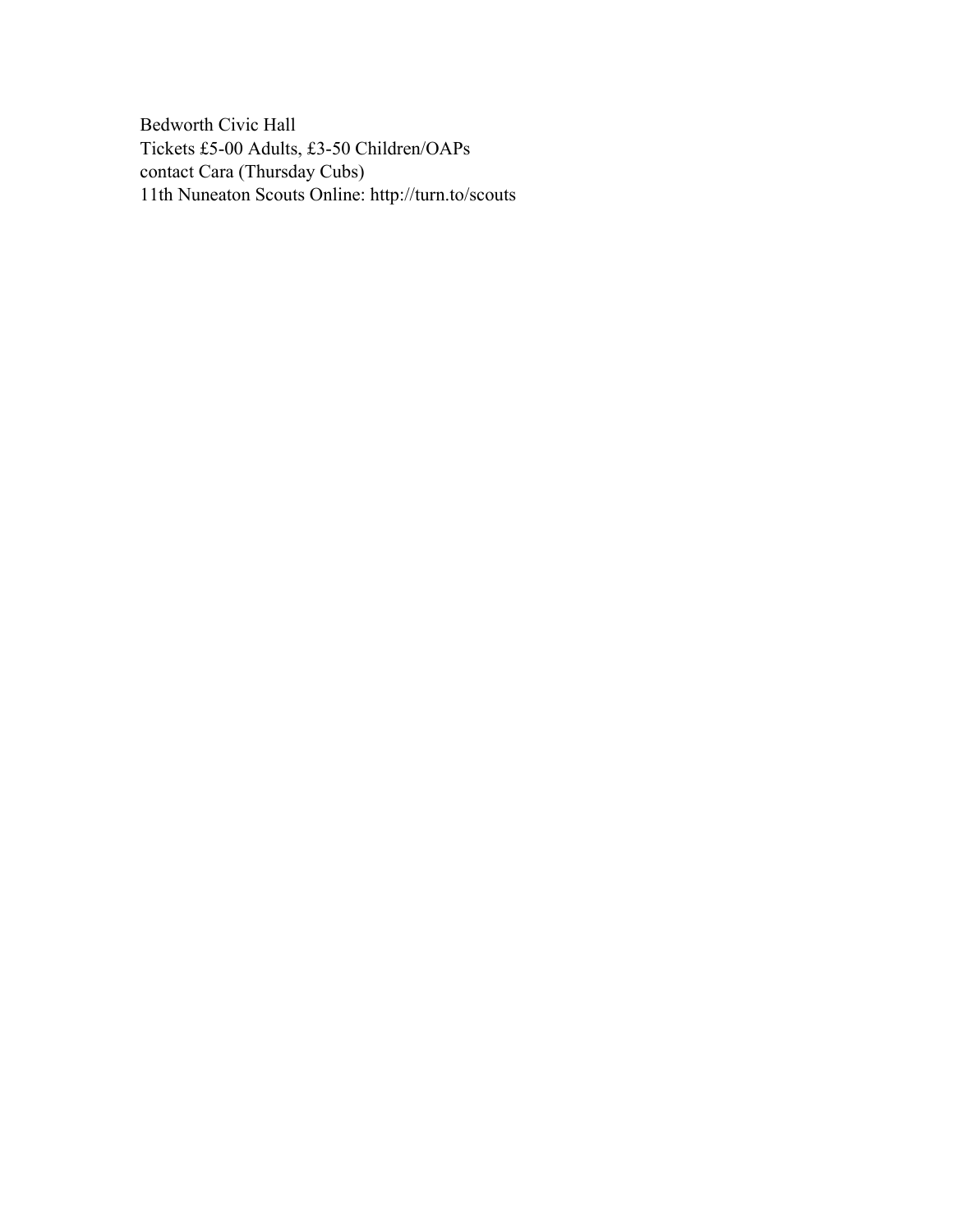# WEDDINGTON SCOUT GROUP MARCH 2000 NEWSLETTER NO 15

#### 1. AROUND THE GROUPS

BEAVERS are welcoming new members into the Colony including Catherine Taylor and Mark Warmington who have recently been invested. Well done to BEN TAPLIN and BEN ROWBERRY who have gained their Beaver Scout Challenge. Four Beavers have begun their link with Cubs and we wish Daniel Winncott, Luke Currin, Ben Taplin and Graham Allsopp well.

The Beavers have been busy with their communication theme and this week, Greenwood Colony visited Anker Radio. On Saturday, the District Beaver Challenge was held at Hartshill Hayes. Very well done to the Friday Colony whose team won the competition so well to retain the trophy for a second year. The team from Monday Beavers also did well; achieving fourth position. Many thanks to all parents, helpers and scouts who contributed to a very successful day.

 Both Beaver Colonies would like to thank Mrs Eaton for providing them with an enjoyable 'parachute' evening.

We hope lots of Beavers will come along with their families, to enjoy an evening playing skittles on Saturday 1 April. Details below.

Monday (Fosse) CUBS held a very successful parents' night last week and want to thank all who participated. Congratulations to WILLIAM COLE, OLIVER TOMKINSON and EDWARD VERNON who have gained their Adventure Award. Edward Vernon, Oliver Tomkinson, Jamie Arnold, Luke Barrar, Kieran Taylor and Richie Morgan represented the pack at the District Ghost Hunt. They had an enjoyable evening and finished well placed. The following have gained Stage 1 and Stage 11 swimming badges after recent group swimming activities: Alex Gadsby, Craig Summerton, Richie Morgan, Phillip King, Josh Cooper, Jamie Arnold, Adam Ford and David Mills. Well done to them all. Cub leaders wish to thank Mrs Arnold and Mr Mills for their help with these badges.

Thursday (Watling) pack had an enjoyable visit to the Gang Show. Most cubs have completed their work for the Conservation Badge and the Astronomer's Badge. Very well done to the Ghost Hunt team who were beaten into second place by just one half of a point! Well done to the following who have gained swimming badges: Andrew Scoffham, Richard Allsopp, Daniel Smedley, Rebecca Forrest, Nathan Adamson, Jonathan Richards, Ian McConnachie, Daniel York and William Canavan.

SCOUTS navigated their way to Kirby Mallory on Saturday 18 March, cooked their meals in the open, and stayed the night in the hut at Fox Covert. Over 30 scouts joined the expedition which was blessed with excellent weather and a lot of fun!

More investitures have taken place on Tuesday night: the pack welcomes Samantha Igoe, Anna Scoffham, James Boucher, Daniel Johnston, Jennifer Cottrell and Charlotte Wall. Congratulations to JONATHAN COTTRELL, TOM IND, and RICHARD BALL who have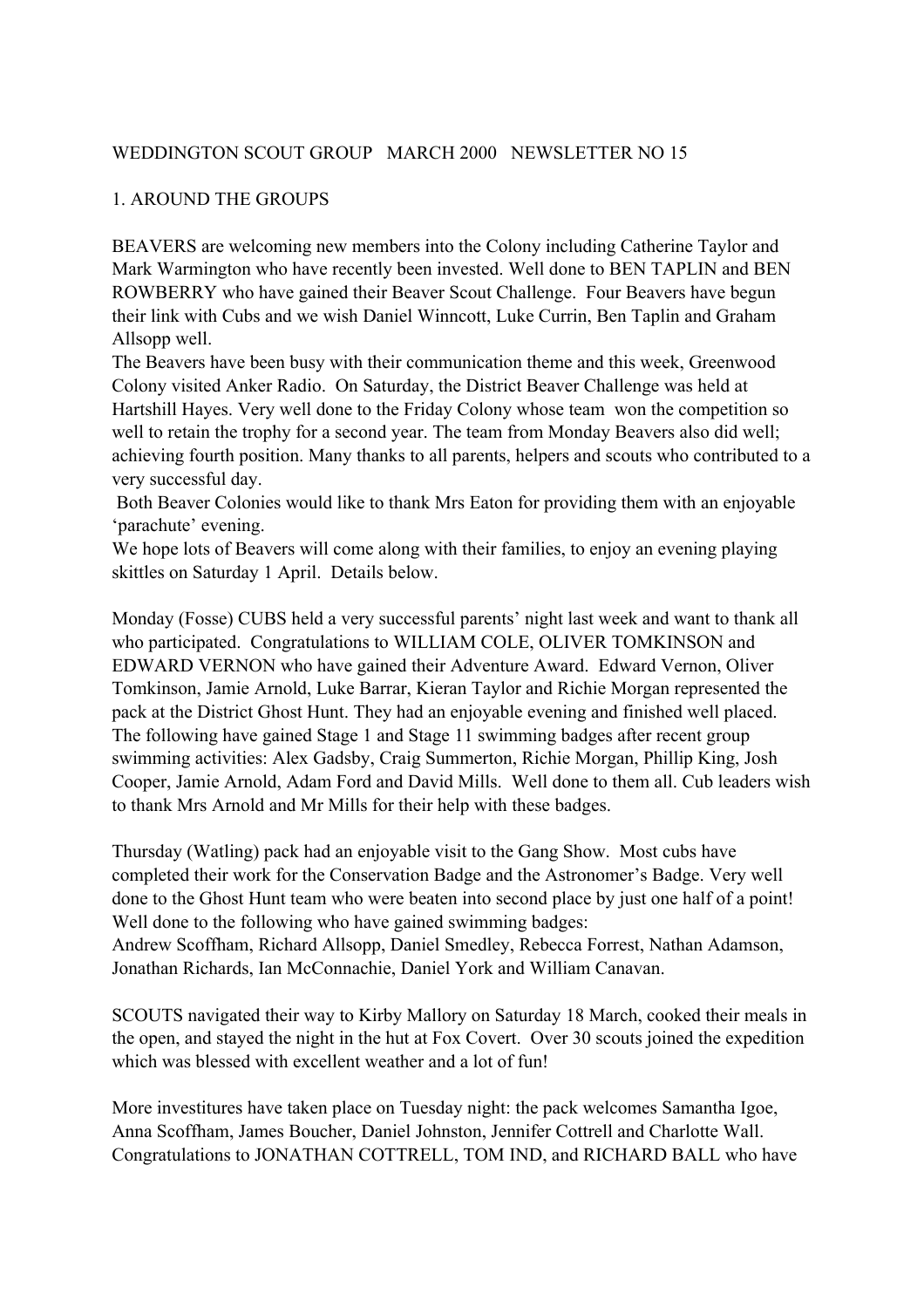gained their Diamond Activity Awards. A five-a-side team entered the District Scout Football competition and drew both their games.

Friday troop wish to congratulate CHRIS BAXTER on gaining his Silver Outdoor Activity Award; JAMES RANDLE his Gold and EDWARD HADLEY his Diamond. Well done to the three of them.

VENTURES hope to return to Warwick for more rock climbing which they thoroughly enjoyed. They spent one very cold Wednesday evening collecting rummage for the sale. Thanks to those who turned out for that. Ventures, along with leaders who need to update their certificates, are due to start a First Aid course this week.

CONGRATULATIONS to those Cubs, Scouts, Ventures and Leaders who swam so well on 11 March to retain the DISTRICT SWIMMING TROPHY with a decisive victory. Weddington claimed first place in the senior competitions but special congratulations to our Cubs who swam against very strong competition to come a very creditable second, losing out by just one point!

## 2. FUND-RAISING

Many thanks to those who contributed to the RUMMAGE SALE at the beginnning of March - we raised £314.

**The GRAND RAFFLE will be drawn on 3 May.** So it is now time to find those tickets and try to sell as many as you can. More tickets can be obtained from Bob Phillip (326928). Remember there is a prize for the seller of the most tickets. Please return stubbs and money in a sealed envelope at any meeting.

We hope to repeat a successful venture of the last two years. We open a REFRESHMENT TENT AT A5 AQUATICS over Bank Holiday Weekend - 29 April to 1 May. We have in the past had invaluable help to run this from one or two individuals and families. We really need help again this year. If you feel you can spare an hour or two on the Saturday, Sunday or Monday between the hours of 11am and 4pm, please watch for a rota on the noticeboard at headquarters. A good profit is made from the sale of home-made cookies and cakes. Please try to contribute if you can.

# 3. SOCIAL EVENTS

Our SKITTLES EVENING is 1 April at the Headquarters building from 7.30 to 10.30. The cost will be £10 per family; £3.50 per adult and £2 per child. Baked potatoes with a variety of fillings will be provided. Bring your own drinks.

These evenings are very popular and very enjoyable - please ring Sandra Parker (328738) or Bob Phillip (326928) to give an idea of numbers. Pay on the night.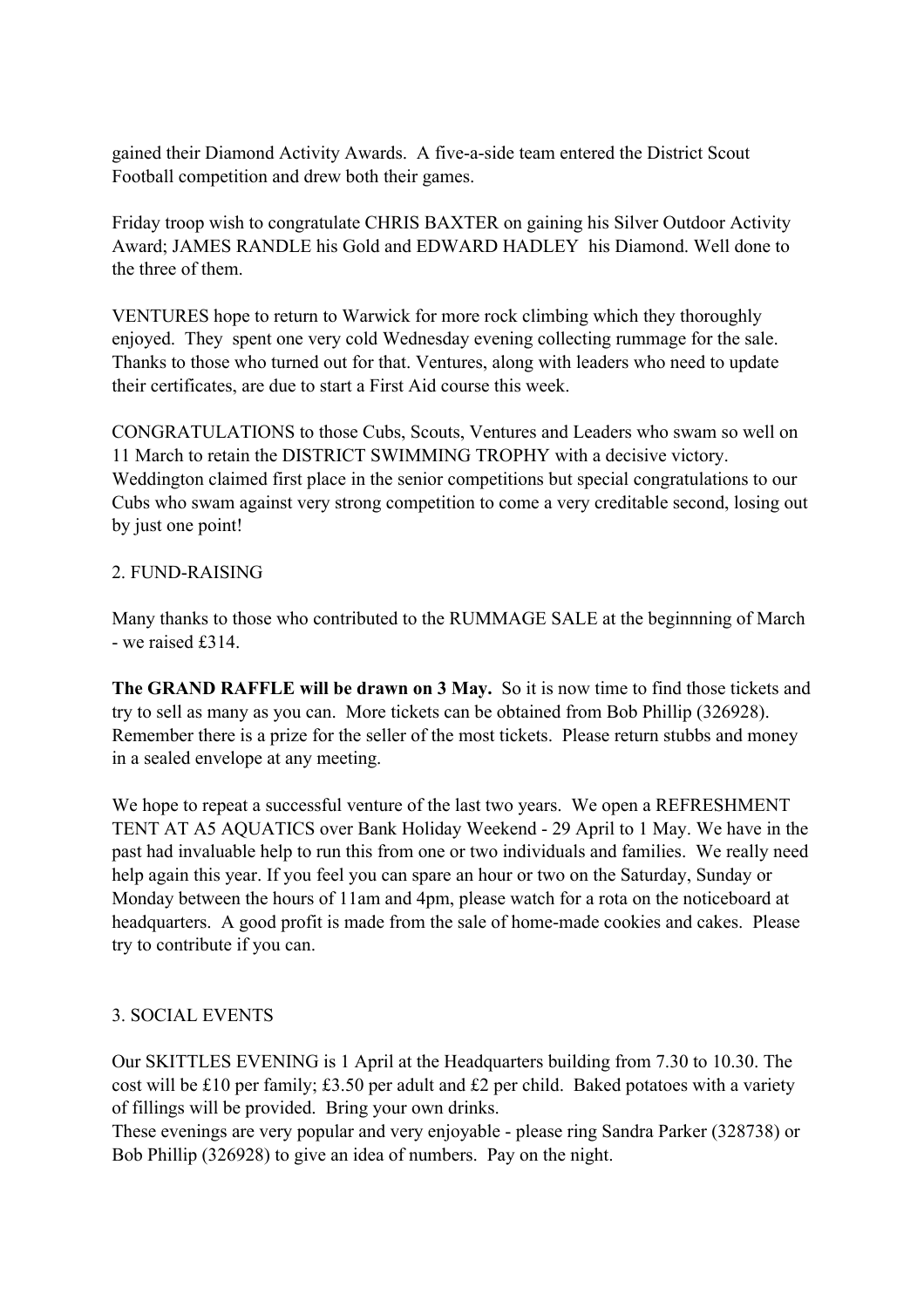#### 4. CANADA 2000

Plans for the summer camp are progressing now. An evening has been arranged on Tuesday 11 April at 8 pm to update parents and those attending the camp on the situation so far. Please, if possible, bring with you two photo - copies of the information page (with the photograph) of the passport, which will be used as two records of the details of the travelling group - one to remain in this country and the other to go with us.

A reminder that the March instalment of £200 should by now have been paid. A further £200 is due in May and the final instalment of £50 along with spending money needs to be paid by the end of June.

#### 5. HEADQUARTERS

With the arrival of better weather and more hours of daylight, it is hoped to tidy up our buildings and site and carry out some essential repairs, partly in readiness for our OPEN DAY ON SATURDAY 20 MAY.

#### 6. ST GEORGE'S DAY

**WE REALLY NEED A GOOD TURN-OUT FOR THE ANNUAL ST GORGE'S DAY PARADE ON SUNDAY 16 APRIL.** Please meet in full uniform (with warm clothing underneath if the day promises to be cold) at 1.30 outside the Civic Hall, Bedworth, ready for a 2.00 pm start to the march. Parents, please consider staying to help with the marshalling of the parade which is the resposibility of our Group this year. Your assistance would be greatly appreciated. Marchers should be dismissed by 4.00 pm.

http://turn.to/scouts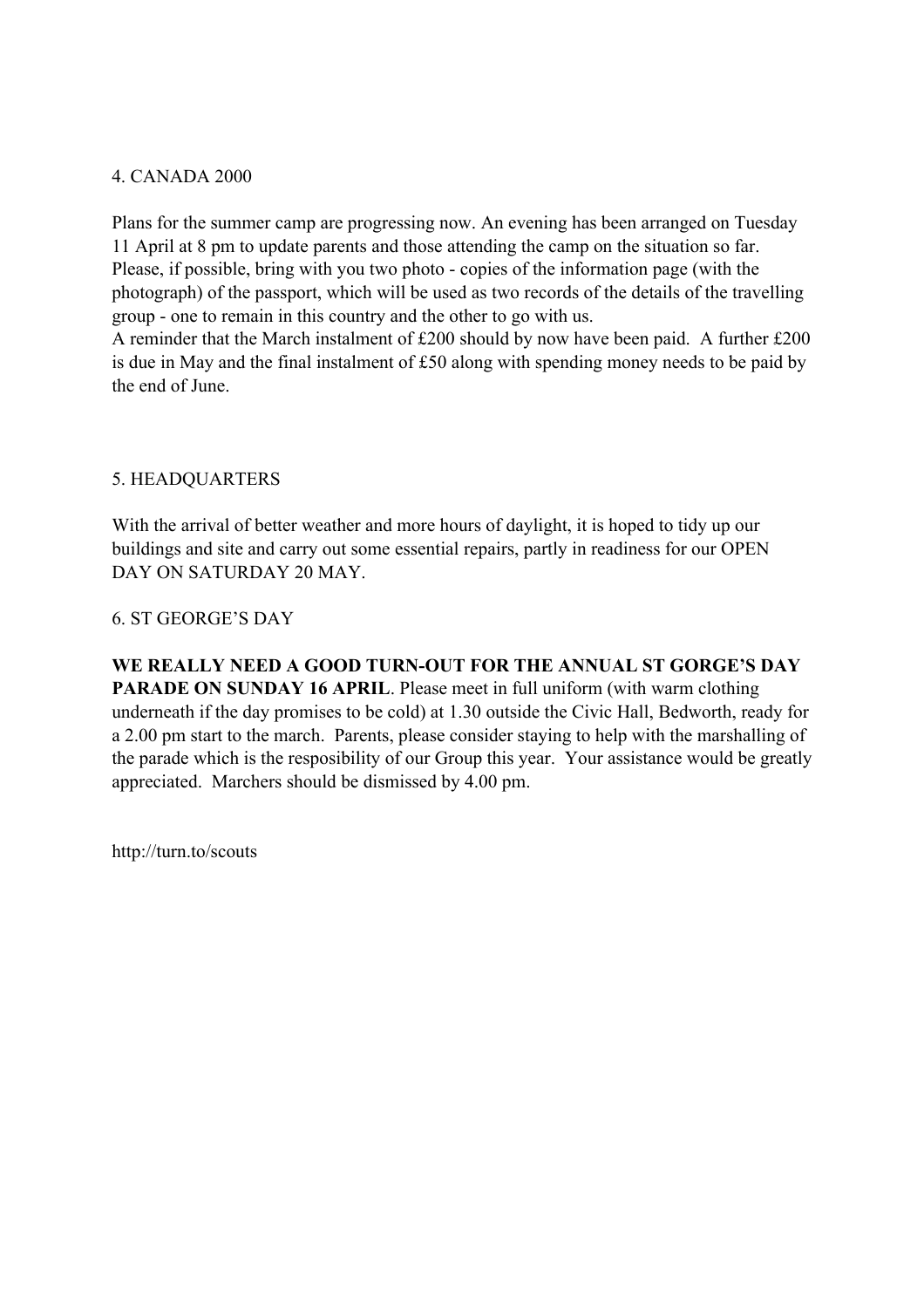# WEDDINGTON SCOUT GROUP MAY 2000 NEWSLETTER NO. 16

Our busy birthday programme begins to gather pace. This newsletter combines an update on our major events and (for those to whom it is applicable) a request for subscriptions for the coming term.

Thanks to those who organised and to those who supported the successful SKITTLES EVENING last month: we made a profit of £80.

Thanks also to those who supported our REFRESHMENT TENT AT A5 AQUATICS last weekend. More details on the money raised in the next newsletter.

Again many thanks to all members and parents who attended and helped with the ST GEORGE's DAY PARADE. This proved to be a very successful afternoon: many pleasing compliments have been received about an excellent service organised by Bedworth Christian Centre. Sincere thanks to them. The collection of £250 was presented to the Mayor's Charity last Wednesday. Congratulations to Weddington Beaver Colonies who were awarded the Bronze Beaver Trophy: the reward for the District's best group for the year 1999-2000. Ali and John would like to thank fellow leaders, helpers, parents and boys who have helped them to gain this award. The group , in turn, would like to record their thanks to Ali, John and fellow leaders who have worked so hard to develop the flourishing Beaver Colonies for which the presentation of this Award was so well deserved. Congratulations, also, to Helen and Cara who have worked hard over the last year or so to gain their wood badges which were presented during the service. Thursday (Watling) Cubs received the York Cup, the runners' up award for best Cub Pack: well done to them.

An invitation will shortly be issued for our Birthday celebration OPEN DAY on Saturday 20 May. You are invited to be with us from 3 pm onwards for a variety of activities, displays, a group photograph at 6 pm, and a barbecue in the evening.

An additional reminder is also given about the MILLENNIUM FAMILY/GROUP CAMP to be held over the weekend of 16-18 June. This will be open to Scouts and Ventures and also to any Cubs and Beavers who can bring their families along. Cubs and Beavers unable to camp for the weekend will have the chance to join us on the Saturday when a coach will drive them to Blackwell Court and return them in the evening. A letter giving more details will be distributed soon.

## SUBSCRIPTION REMINDER 1 MAY - 31 AUGUST 2000

The second instalment of this year's subscription is now due. An envelope is attached to this letter. Please enclose your payment of £16 per member and return the sealed envelope indicating name or names (if there are brothers or sisters), the section (s) (eg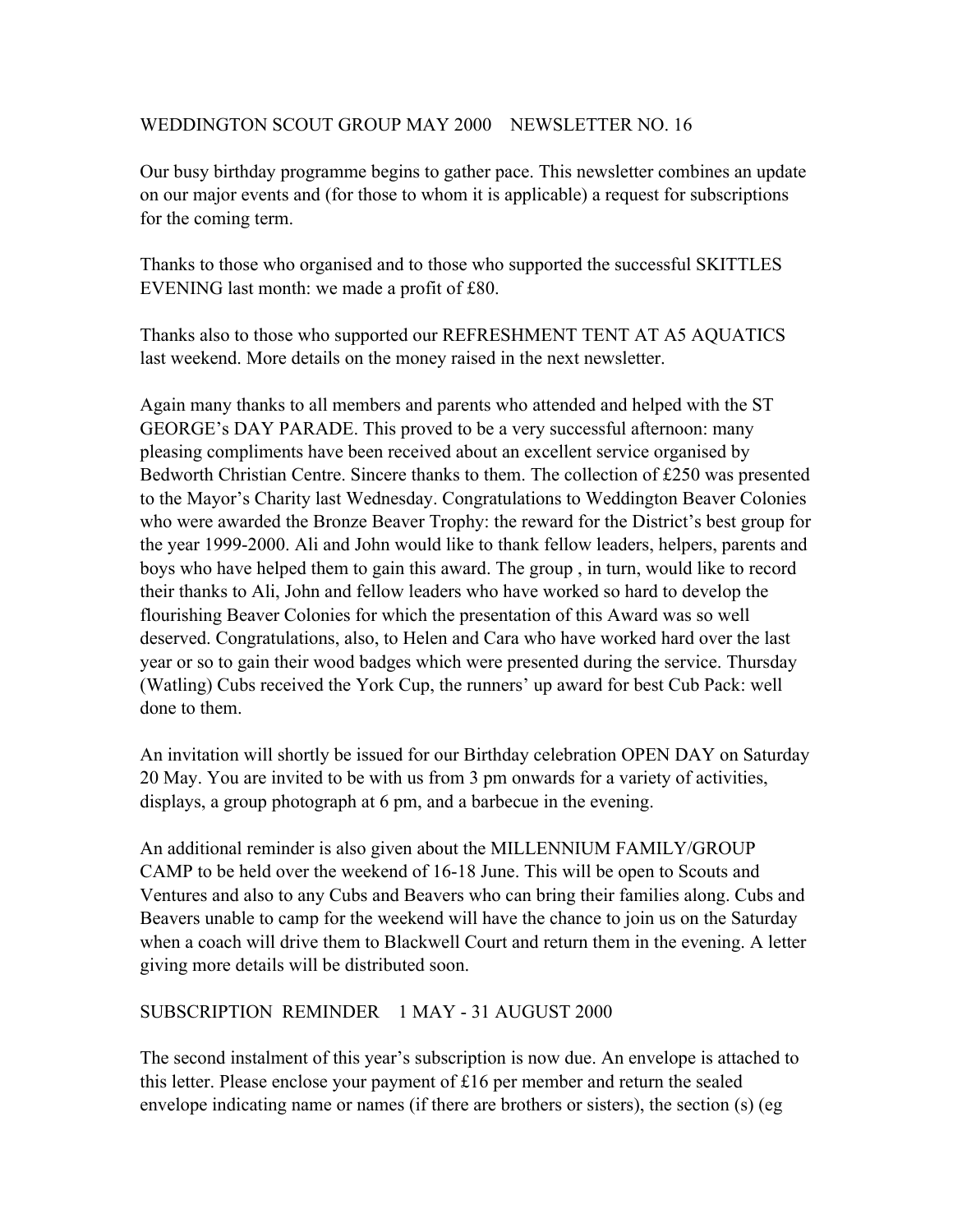Mon Cubs), the amount, and whether the payment is made by cheque or cash. Cheques should be made payable to 11th Nuneaton (Weddington) Scout Group. Please return the envelope to your leader: a receipt should be given.

Do not hesitate to discuss with a leader any problems which this payment may cause.

Our Website has moved! The new address is:

http://www.weddington-scouts.org.uk

Email: scouts\_11thnuneaton@yahoo.com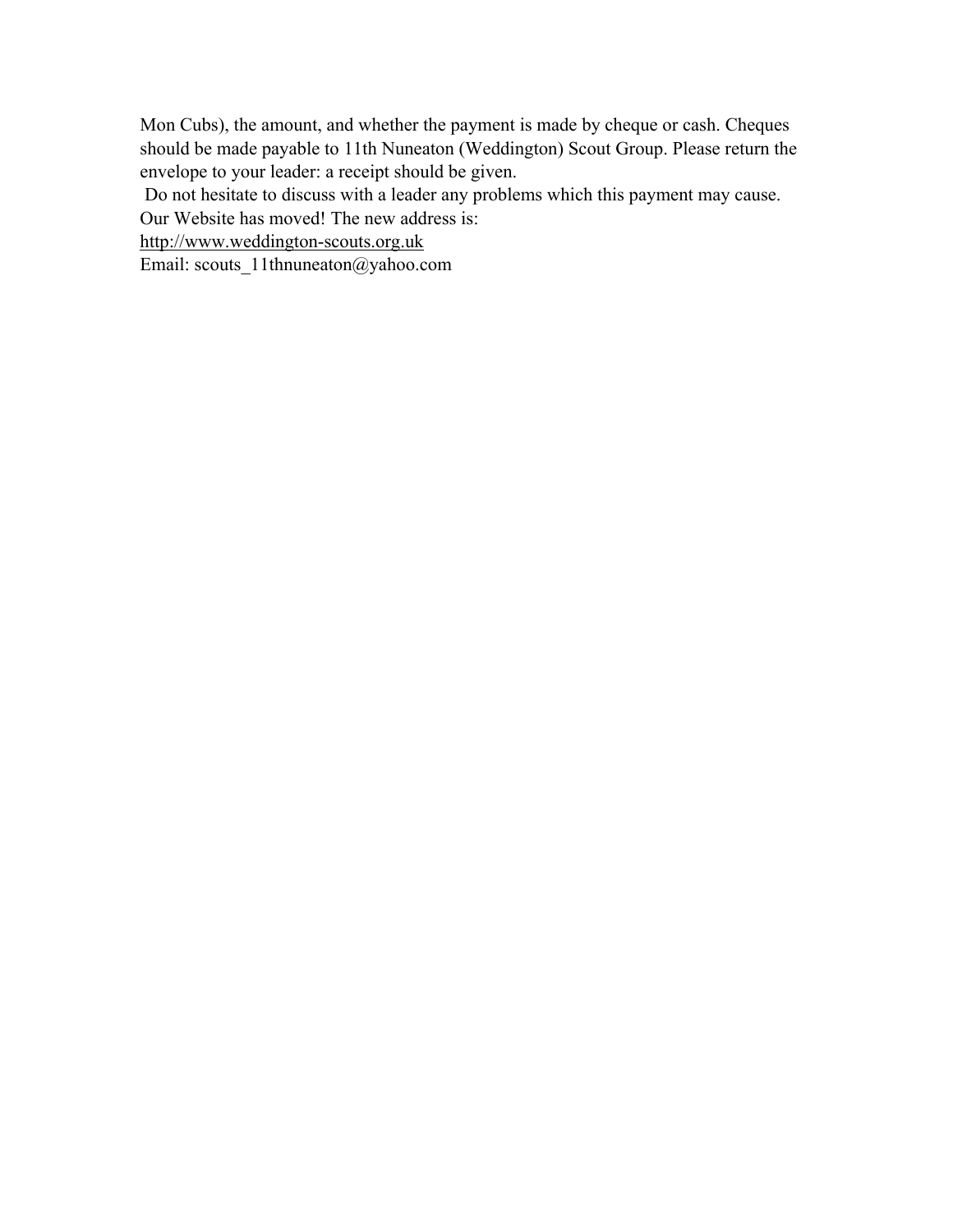# WEDDINGTON SCOUT GROUP MAY (2) NEWSLETTER NO. 17

www.weddington-scouts.org.uk

We have celebrated our 50th Birthday and are mid-way through an eventful and exciting year.

Meanwhile the sections are working their way through a busy summer programme of activities.

# 1. AROUND THE GROUPS

BEAVERS welcome George Goodman, James Dyer, Alun Howard and Tom Hebden to Monday meetings and Thomas Thorpe and Steven Merry on Fridays. They say goodbye to several older boys and wish to record their special thanks to BEN TAPLIN who has been described as a 'brilliant Beaver, committed and motivated'. Good luck to them all in Cubs.

Beavers are working this month on their theme of castles and the environment. MONDAY (FOSSE) CUBS have recently invested Joshua Stanley and their first girl members: Katie Parkinson and Maria Phillips. Welcome to them. A team participated in the recent District Football Competition: thanks to Dad, Steve Tomkinson, who once again helped to organise this event.

THURSDAY (WATLING) CUBS also participated in the District Football Competition. They won one game and were defeated in the other. They wish to thank Dad, Bill Canavan, for helping to organise their team. Well done to all Cubs who turned up to play. Rebecca Forrest has been invested as the first girl member of Watling Pack. The Pack hosted a successful 'Chinese' evening last month when they prepared and cooked a Chinese meal which they served to invited guests. They have discussed water safety and last week enjoyed a sailing evening in Hinckley when many took to the water for a Thursday meeting with a difference! Thanks to Hinckley Water Activities Centre for enabling this activity to go ahead. [ Any members or groups interested in pursuing sailing as an activity, please speak to Gordan McIntosh on a Thursday night].

TUESDAY SCOUTS welcome Adam Lloyd, their latest investiture. Older members of the troop are currently preparing for their Chief Scout Challenge.

FRIDAY SCOUTS congratulate Chris Guyan for gaining his Silver and Gold Activity Awards.

VENTURES along with many of our section leaders have been concentrating on gaining or renewing their First Aid Certificates. Congratulations to all of them for their success with this and thanks to Viv Moore of the St John's Ambulance for organising the training for us.

Ventures took part in a 50 mile Queen Scout Walk over Easter. Thanks to two scouts, Richard Scoffham and Andrew Shorter, who walked with them to complete the group.

## 2. FUND-RAISING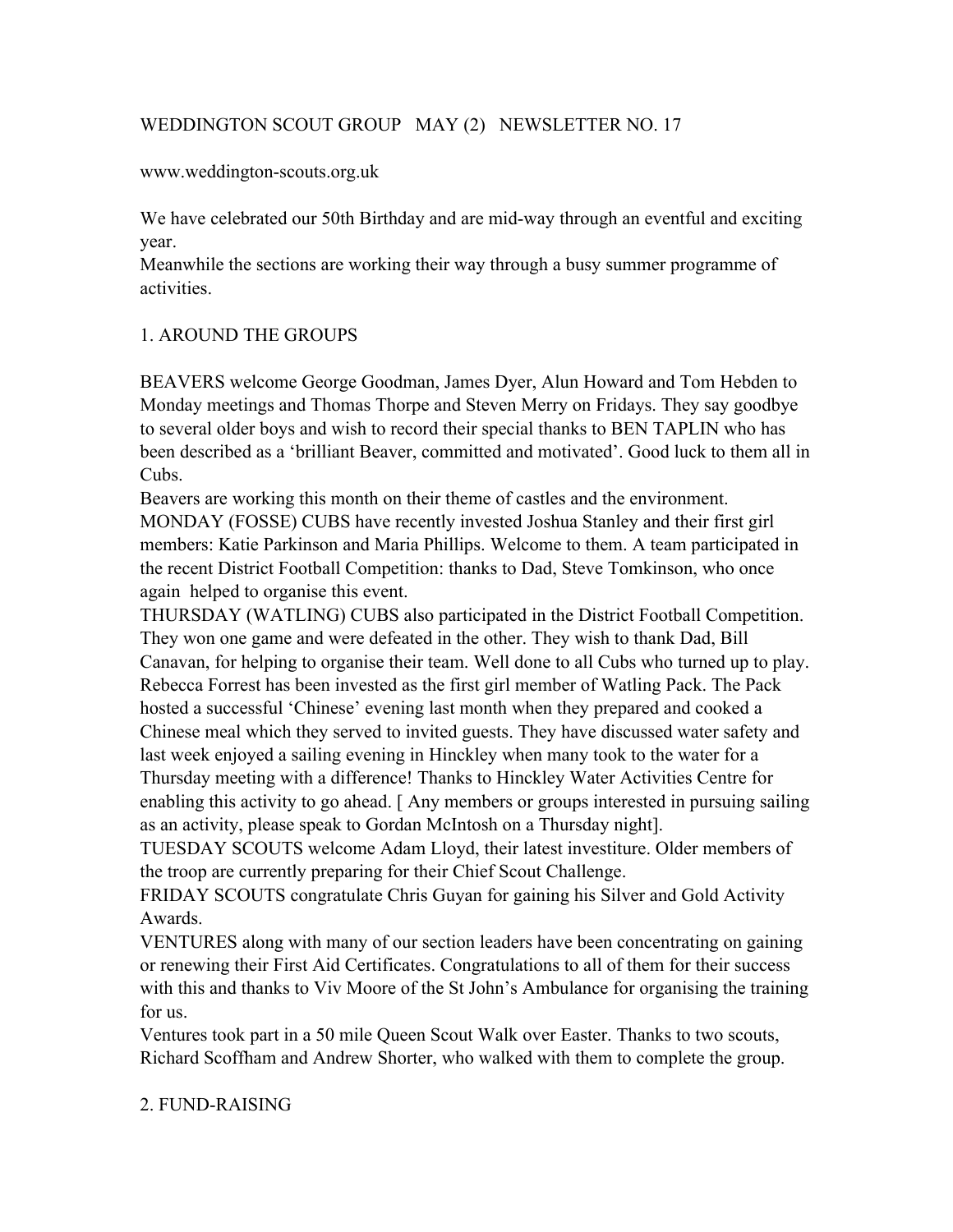We continue to do well with our efforts to raise money to fund our birthday activities this year.

Thanks to those of you who sold RAFFLE TICKETS. We raised over £500. Congratulations to our winning ticket holder, Barry Parker. Other prize winners have been notified and a complete list posted on the headquarters noticeboard; a copy is available from committee members.

We are grateful to all who donated prizes including Mr Wallis, the 'Acorn', the 'Fox and Crane', the 'Yeoman Harvester', Weddington Fruit and Flower Shop, Stevenson's Butcher, Thresher's Wine Merchants, Allen's Newsagents, Weddington Fish and Chip Shop, Hairdressers St Nicolas Park, Somerfield and those members of the committee and their families who contributed many of the other prizes.

Thanks, also, to those who contributed to our REFRESHMENT TENT AT A5 AQUATICS. We raised over £300 here and an additional  $\text{\pounds}100$  from the sale of raffle tickets. Scouts, Andrew Shorter, Richard Scoffham, James Huckerby, Richard Ball, Stuart Ind, Jonathan Cottrell, Charlotte Wall, Anna Scoffham, Samantha Igoe, Jenny Cottrell, Lucy Boucher and Jo Maconnachie, worked hard during the weekend and special thanks to parents Mr and Mrs Parkinson, Mrs Mumby, Mrs Haywood and Mrs McCraken who all provided invaluable help.

The GROUP TEA TOWEL is on display in the head-quarters. This is made up of the 'portraits' of most of our members and is available to buy at £2.50 each: we feel sure you will want to keep this memento of the year 2000 and help us to raise funds at the same time!

The next major fund-raising event is the CHARITY STALL ON NUNEATON MARKET on Saturday 24 June. This is another important opportunity to raise money from outside our own scouting community. We need home-made cakes to sell, plants to sell, items for a tombola and help on the stall on the morning itself. Please contribute to at least one of these. If you have little time during these busy summer weeks, the donation of a bottle or tin would realise a profit of £1 in the tombola. If you find you have more plants than you need, please remember our stall. Contributions can be delivered to any meeting or any committee member. It would be helpful if items were labelled 'Charity Stall'. Thanks in anticipation. More details on this will be sent home after half-term.

## 3. SOCIAL EVENTS

We are grateful to all who attended our PARTY and OPEN DAY last Saturday. Numbers were sufficient to make it an enjoyable and worthwhile celebration of our 50 years, although we felt more members could have turned up in uniform for the group photograph: we don't often have the chance to meet together across the group like this. There were games including a bouncy castle for the younger guests, a rope walk, an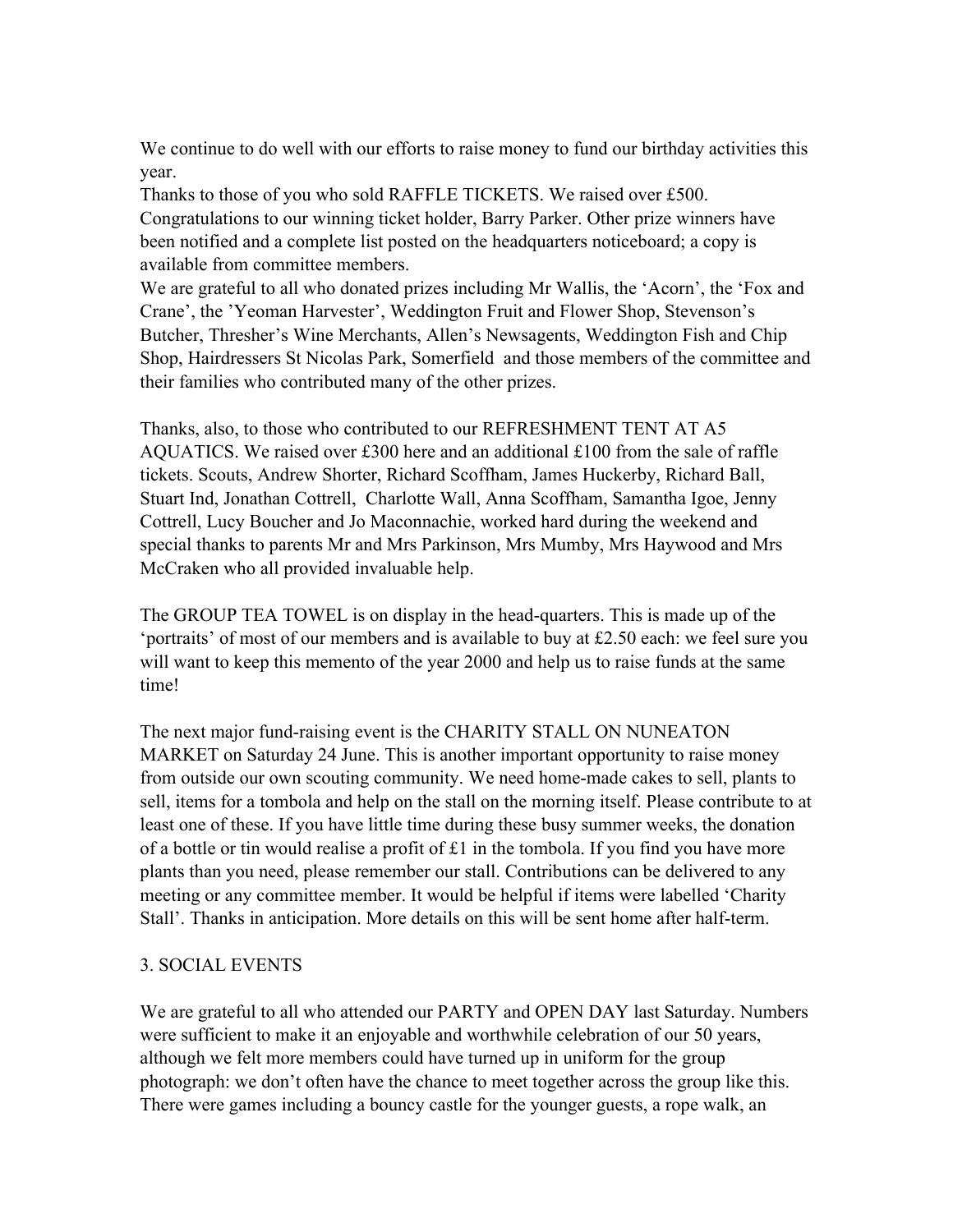abseiling tower, refreshments, a chance to carve a piece of our totem pole, the cutting of the birthday cake, and a display of photographs and items representative of the last 50 years. We were pleased to welcome several former members of the group and share a nostalgic memory or two of earlier times. Many thanks to all who were able to come. The group photograph will be on display on the noticeboard from this week and a copy can be ordered at £2 each.

#### 4. GROUP CAMP: 16th-18th June

An invitation to this camp will be issued very soon. We hope many (in fact, most) members, and if possible their families, will join us at Blackwell Court near Bromsgrove for what promises to be an action-packed weekend. There will be swimming, canoeing, grass-sledging, aerial runways and much more. We are holding a Barn Dance and barbeque on Saturday evening. A coach has been booked to transport to the site Beavers and Cubs unable to camp, for the day on Saturday.

Please talk to a leader if you are considering camping as a family (or part of a family) particularly if you need to borrow a tent.

Thanks to those who have paid their SUBSCRIPTIONS so promptly. If the subs envelope has not reached home or has been lost, please ask for another from your leader or simply place the £16 per member (cheques made payable to 11th Nuneaton (Weddington) Scout Group) in an envelope with name, section and amount on the front.

Advance notice is given of our ANNUAL GENERAL MEETING on the evening of Wednesday, 28 June.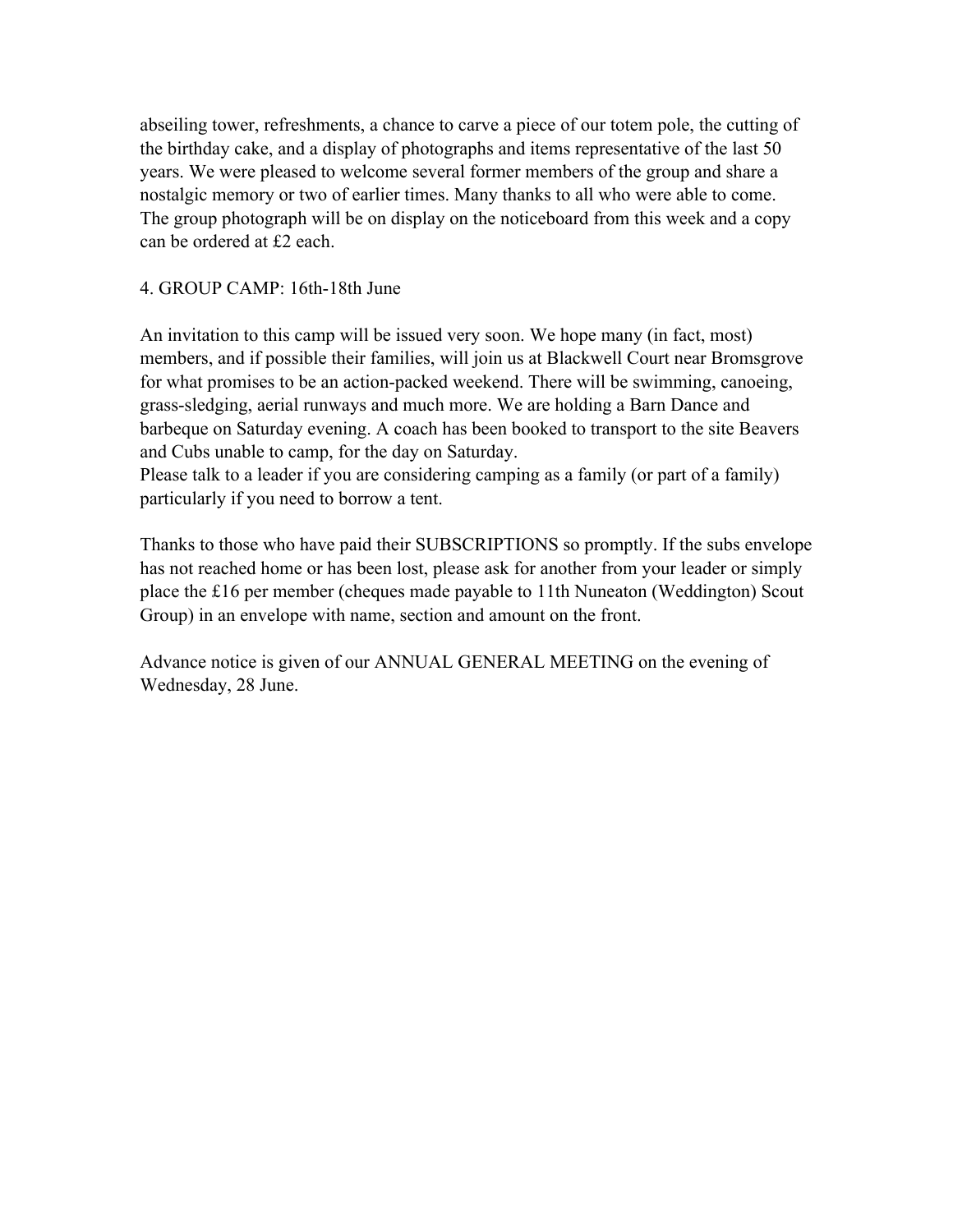## WEDDINGTON SCOUT GROUP JULY 2000 NEWSLETTER No. 18

www.weddington-scouts.org.uk

# 1. AROUND THE GROUPS

BEAVERS have done it again! They attended the District Sports' Day on Sunday 25 June and won the trophy. The Beavers took first place in many of the races along with some second and third places. Well done to the whole team and special thanks to the parents for their support.

Beavers travelled to Blackwell Court to join the Group at camp. Everyone enjoyed a rather hot day and returned worn out after a full programme of activities. Thank-you again to all the parents who gave up their time to take groups around. Some of the parents also experienced new activities and seemed to enjoy their day.

The programme continues at our normal meetings: the theme being castles. The theme will end with a trip to Kenilworth Castle on Sunday 23 July. We say goodbye to Ben Rowberry who has moved to Cubs and welcome all our new Beavers: Nathan Whitehead, Jessica Smedley, Jack Mellings, Samuel Barrett, James Dyer, Alun Howard, Tom Hebdon, Faye Cruickshank, Jamie Badhams and Laura Golightly.

CUBS have had a busy summer with several camping weekends on offer. Fosse (Monday) pack has been very active recently with members attending the Millennium Camp at the end of May (thanks to Tony for this), the Group Camp in the middle of June and the Cub Scout Challenge Camp the following weekend.

They welcome Ben Taplin and Matthew Golds who have recently been invested in the pack and congratulate Alex Gadsby, David Mills, Josh Cooper, Jamie Arnold, Kieran Taylor, James Cruickshank, Luke Barrar and Adam Ford who have each gained their Cub Scout Award. Well done to William Cole who has gained his Adventure Crest Award. We have said goodbye to William who has now moved up to Scouts. Finally Monday Cubs would like to extend a big welcome to Tim Taplin who is taking out an Assistant Cub Scout Warrant with Fosse Pack.

Watling (Thursday) pack have been practising athletics for Cub Sports on 8 July and they spent one evening baking buns and cookies to sell on our Charity Stall on Nuneaton Market.

They attended the District Millennium Camp at Leek Wootton on a very wet weekend. However they had fun with a great variety of activities provided and were visited by children with special needs from Sherbourne Fields School Coventry. They did well in the 'Chariot race' and wish to give special thanks to John Moyes, Tim Taplin, Mark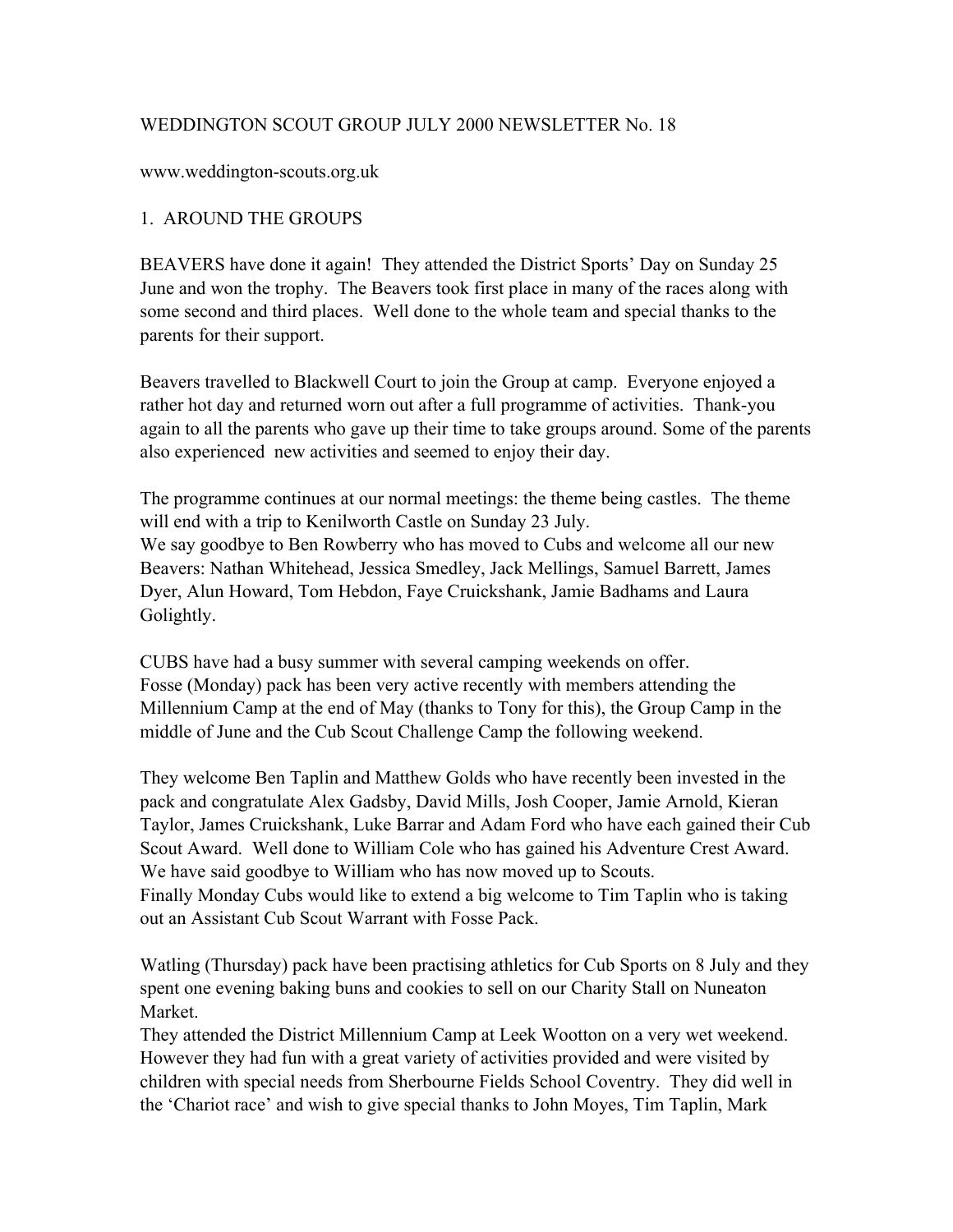Currin and Keith Wincott who braved the weather and came along to help. All participants received a medal and certificate to commemorate their attendance at this special camp.

Thursday Cub leaders organised another District camp for the Cub Scout Challenge Award, which was attended by 33 Cubs. Thursday night members Ian Maconnachie, Chris Wall, Andrew White, Jonathan Richards, William Canavan and Daniel Smedley have gained their Challenge Awards as a result. Well done to them all. Cubs hope to travel to Packington for a District Camp Fire on 13 July and to have a barbeque on their last term-time meeting, 20 July. Thursday Cubs invite parents to stay and enjoy a sausage or burger with them on that evening!

TUESDAY SCOUTS have been very busy working for their Chief Scout Challenge Awards. As part of the work for this, eight senior scouts completed a 34- mile walk to Hinckley and Bosworth and back to Nuneaton two weeks ago. They are preparing a project on Churches in South Leicestershire as part of the follow-up activity. Many of the older Scouts have qualified for the higher awards in the Outdoor Activity Award including Richard Scoffham and Andrew Shorter who gained Platinum 2 and Matthew Price and Jonathan Cottrell who gained Platinum 1. Well done to them and all other award winners who are due to be presented with them soon.

VENTURES wish to congratulate Helen Shorter who is to be presented with her Queen Scout Award; Jenny Galland who has gained her Venture Award and all the Ventures who have gained their First Aid Badges.

## 2. FUND-RAISING

Thanks to those who contributed to our CHARITY STALL . We raised well over £300. We are grateful to parents Penny Price and Mrs West for their assistance on the Saturday morning.

Our next fund-raising activity will be our Rummage Sale early in October - please bear this in mind when having a summer 'sort-out'!

TEA-TOWELS are still available to buy at most group meetings at a cost of £2.50.

3. GROUP CAMP JUNE 2000 as described by a Scout who went along.

Group Camp this year (for over 100 people) was held at Blackwell Court, near Bromsgrove, on a very hot weekend. We got there about 7.30, unloaded the lorry, pitched our tents and were lucky to have some time cooling off in the outdoor swimming pool. There was lots of work to be done - an abseil tower had to be built and work started on our new aerial runway. This took most of Saturday morning to finish. We played games of football and rugby and after supper of soup and French bread, some prepared for bed. It was very late when the last cubs and scouts finally went to sleep and very early in the morning when the first ones woke up!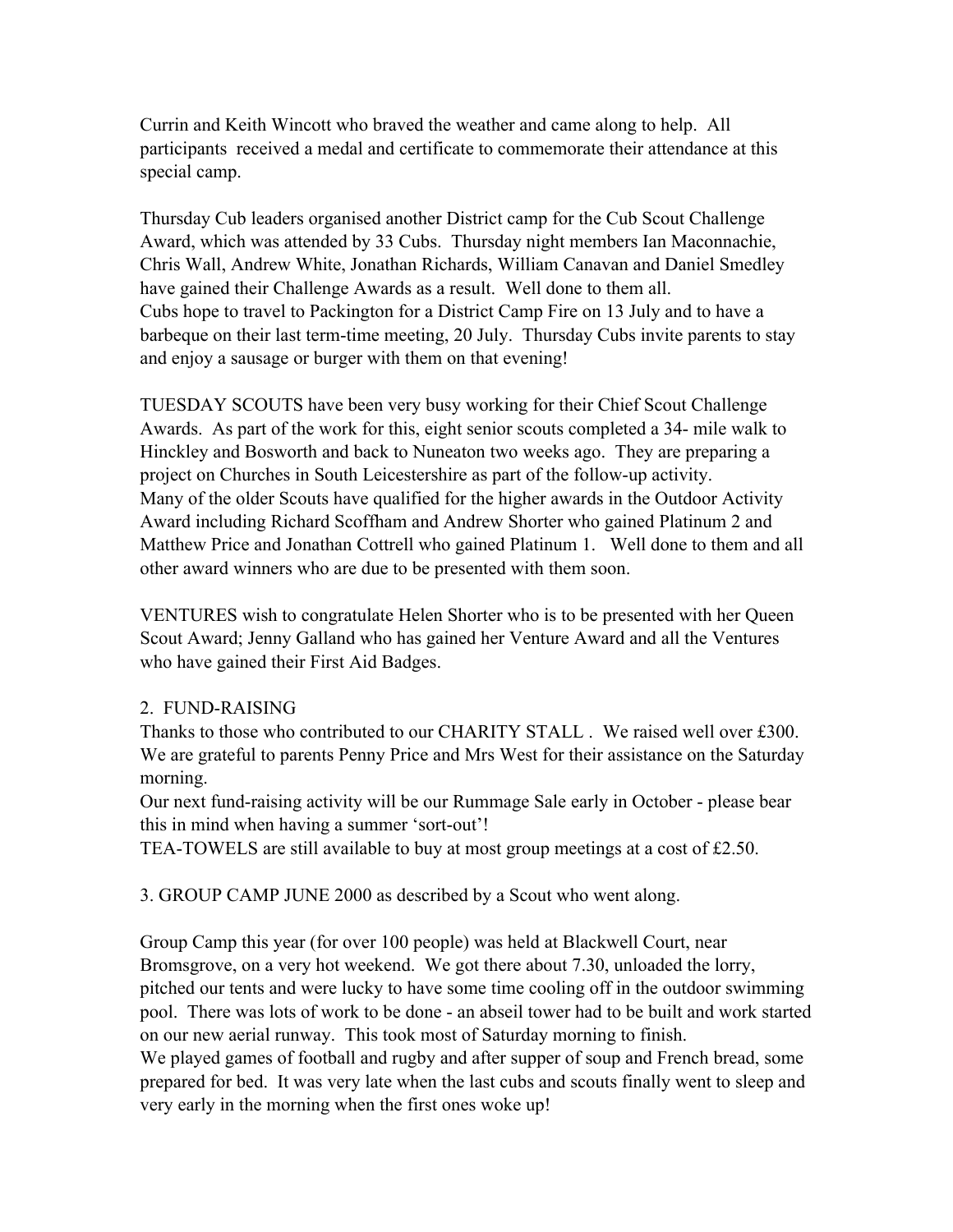After breakfast (bacon and beans) the bus load of Beavers arrived and the activities started. I had a go on the grass sledges, the assault course, the go-karts, the archery, the pop-bottle 'rockets', the abseiling and the outdoor cooking. We went canoeing which meant a short bus ride to the pool. At lunchtime everyone went swimming. The Beavers were having a great time with a gigantic 'push-ball'.

After the coach left, we dismantled the abseiling tower and runway, then lit the barbecues for supper. Many of the older members then deserted to the car-park to watch the England v. Germany match (a good atmosphere in spite of the small black and white screen) while the rest of the group held a very energetic barn dance on the field. This was followed by more barbecues and many groups enjoyed the warm evening, sitting talking until a very late bed time. It had been a very full day! On Sunday we packed up the tents, loaded the lorry and were home in the early

afternoon.

My BEST EVER and HOTTEST Group Camp.

We must thank all who worked so hard to make this camp such a memorable success including the parents who camped with us, those who came with the Beavers on the bus and especially Dad, Dennis Price, for transporting our equipment and gear. Enquiries have been received about embroidered SWEATSHIRTS AND POLO SHIRTS. The minimum order which can be placed is 10 items, so if anyone is interested in buying either of these, please contact Myra Shorter, Monday Cubs (024 7632 8166). T-Shirts for youngsters should eventually be available for purchase within the groups.

A PRESENTATION EVENING is to be held at the headquarters building on Tuesday 18 July when the guest of honour will be David Brain, County Commissioner for Scouts along with other officials who will be presenting a variety of awards for which many members of the group have worked so hard. All leaders, committee members, ventures, scouts and sixers from Cub packs, in addition to the parents of recipients will receive an invitation to this. We hope all will be able to attend what will be a celebration of some considerable achievement.

Thanks to those who attended the ANNUAL GENERAL MEETING of the Group on Wednesday 28 June when the Group finances were discussed, last year's activities summarised, the Committee re-elected and an invitation issued for any parents who would like to become involved in the work of the executive Committee.

FINALLY, fifty-three of our members are looking forward to our annual summer camp with a difference. They fly to Canada on 22 July. The group wishes them a wonderful and memorable holiday and will be reading all about it in the next newsletter. Please try to come along to some of the holiday meetings if you can, have a lovely summer and return for normal meetings around the first week of term.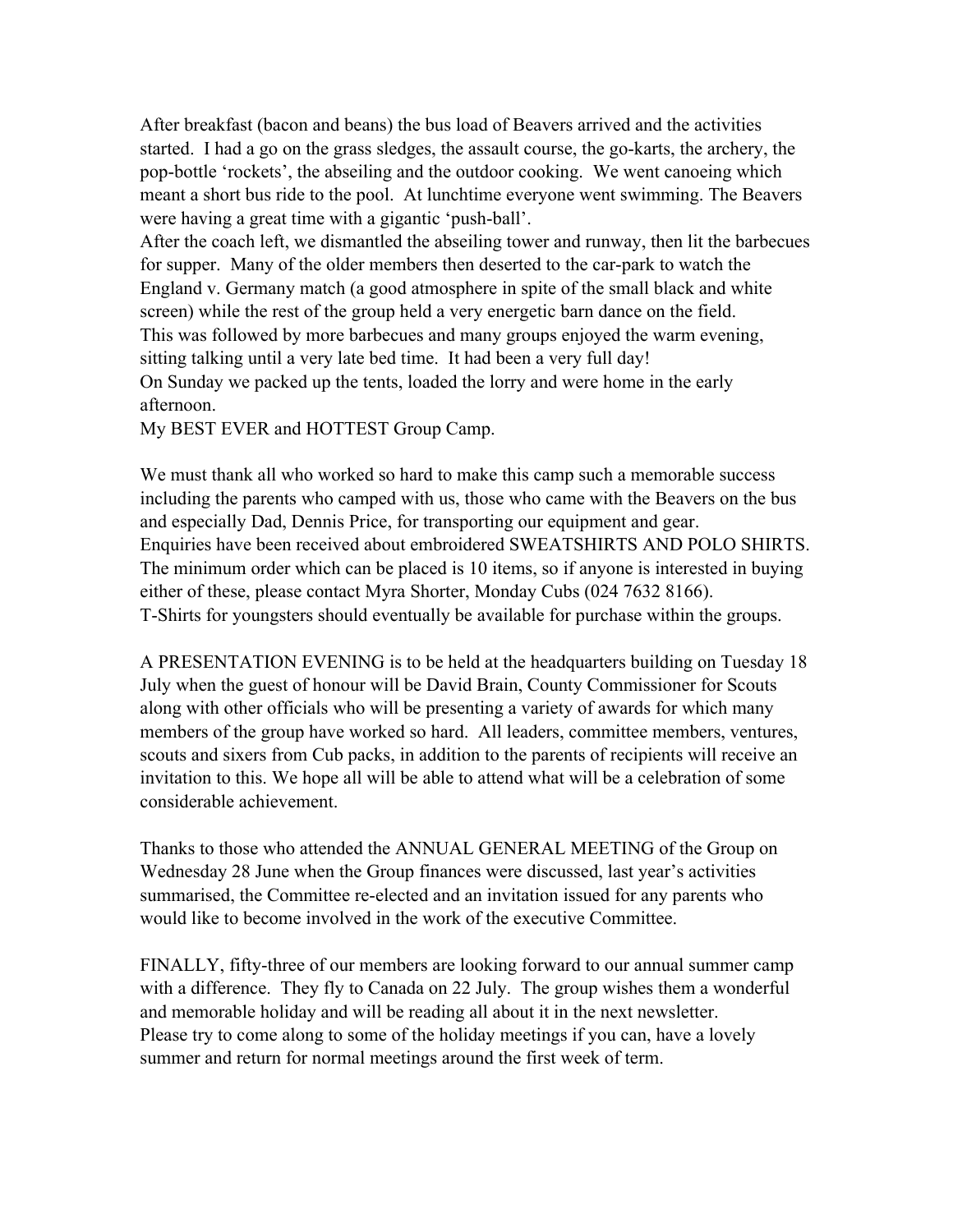Monday and Friday Beavers show off their success at the District Sports Day.

## Holiday Arrangements Around the Sections

The last meeting for BEAVERS will be Monday 31 July, there will be no meetings during August and they re-open on Monday 4 September. MONDAY CUBS will not meet on Monday 24th or Monday 31st July. They will meet on 7th, 14th and 21st August - no uniform required. They will not meet on 28 August (Bank Holiday) and will resume normal, uniformed meetings on Monday 4 September.

THURSDAY CUBS will continue to meet THROUGHOUT the holiday - all meetings will be non-uniform. Normal uniformed meetings will resume on Thursday 7 September.

TUESDAY SCOUTS will not meet for the first two weeks of the holiday then members will be invited to participate in a programme of activities such as bowling and tobogganing during August.

FRIDAY SCOUTS will hold their last meeting on 14 July and will resume normal meetings from 1 September

VENTURES will continue to meet in August.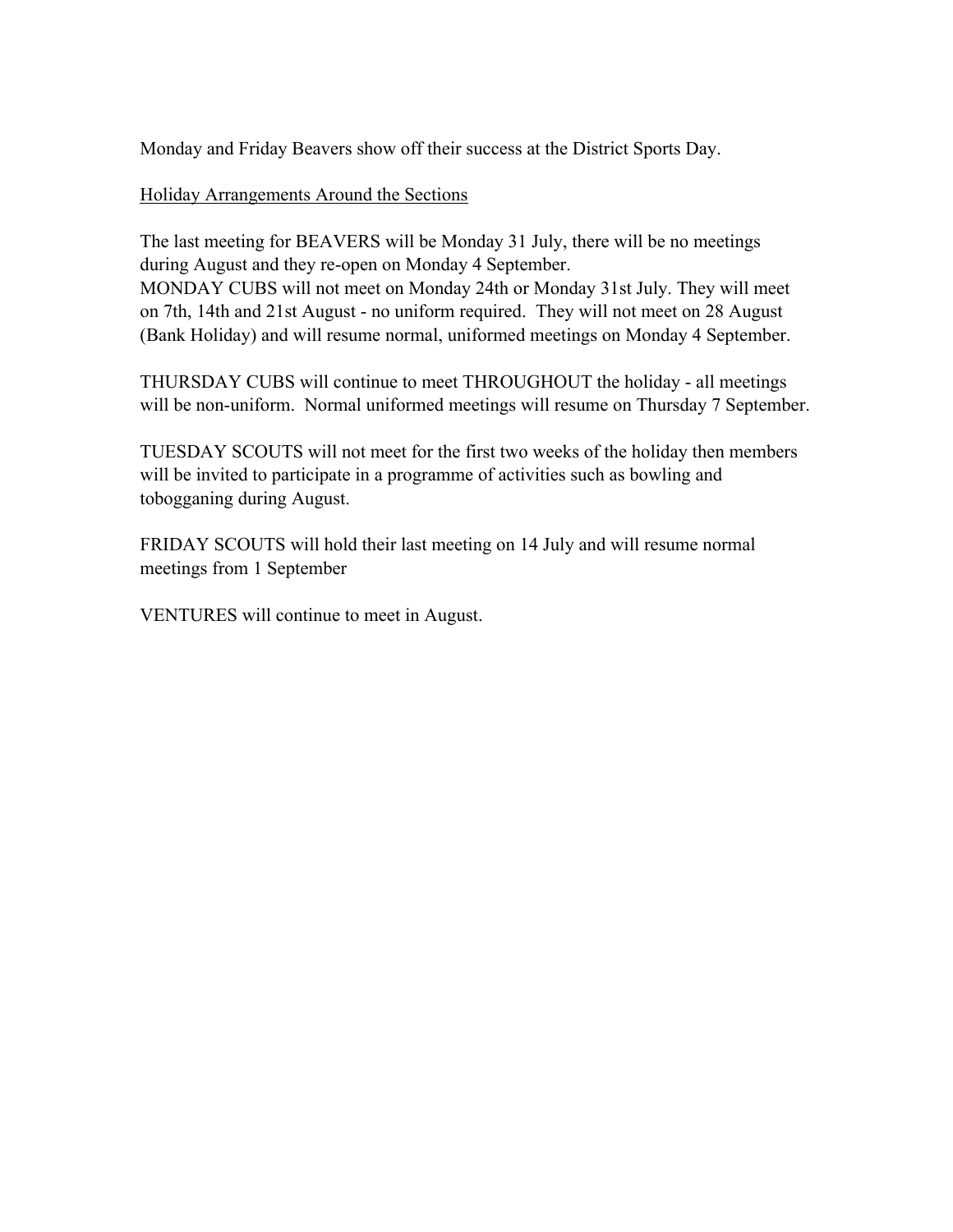# **WEDDINGTON SCOUT GROUP SEPTEMBER 2000 NEWSLETTER NO. 19**

www.weddington-scouts.org.uk

This newsletter welcomes all current, and particularly new, members and their families to the third part of our special birthday millennium year . It combines an update on scouting activities, some idea of events to come, and a reminder that subscriptions are now due.

# 1. AROUND THE GROUPS

BEAVERS have started this term with a busy programme following 'Scouting Around the World'. They would all like to welcome new Beavers - Christopher Johnston, Edward Ford, James Gilbert, Thomas Hughes, Alex Bratt, Stuart Missen, Sam Waugh and Rees Sweeney.

Everyone would like to wish Stephen Sykes, Stephen Sambrook, Jonathan Allred, Martin Aston and Sam Powell well as they move on to join Cubs.

Well done to the following who have gained their first Beaver badge - Lloyd Cheshire, Mark Warmington, Catherine Taylor, Thomas Waters and Carl Fitzgerald and to the following boys for gaining their second Beaver Badge - Harry Arnold, Alex Coopey, Joe Botham, Jason Hales, Luke Woodley, Craig Gilchrist, Jonathan Haywood, Jack West, Sam Healy, Jake Healy and Gareth Wainwright. Well done everyone.

CUBS met throughout the summer and enjoyed non-uniform games nights. Monday pack held a successful 'fire-lighting' evening at Fox Covert camp site, Hinckley. Both packs are setting out on a busy programme of activities and would welcome occasional parent help and involvement with these. Pack leaders will let their parents know when some assistance would be useful.

Both Cubs and Beavers have been invited to attend an activity day at Bramcote Barracks next Sunday 17 September. The Chief Scout, George Purdy, will visit during the day. Details of what should prove to be a really good activity day have been issued by the sections.

SCOUTS and VENTURES will also have the chance to meet the Chief Scout and members from other parts of Warwickshire at a specially organised camp at Broadwater Campsite for the weekend. (15-17 September). Again details have been given at meetings.

Fifty-three members of the Group returned last month from a memorable summer camp to Canada. They had a wonderful 'adventure' combining scouting activities such as walking, shooting, archery, camp fires, lots of canoeing (Canadian style), swimming and even snorkelling with tourist visits to Toronto, Niagra Falls and so on. You can follow the story of the fortnight by following the photographic record of Weddington Bear's trip in the Headquarter's Building or by visiting the website at www.weddingtonscouts.org.uk/canada2000. Those who attended the camp and their families are invited to a Canada Evening on Saturday 14 October when photographs and the video will be on show. Start at 7.00; bring your own refreshments; further details soon. Please bring your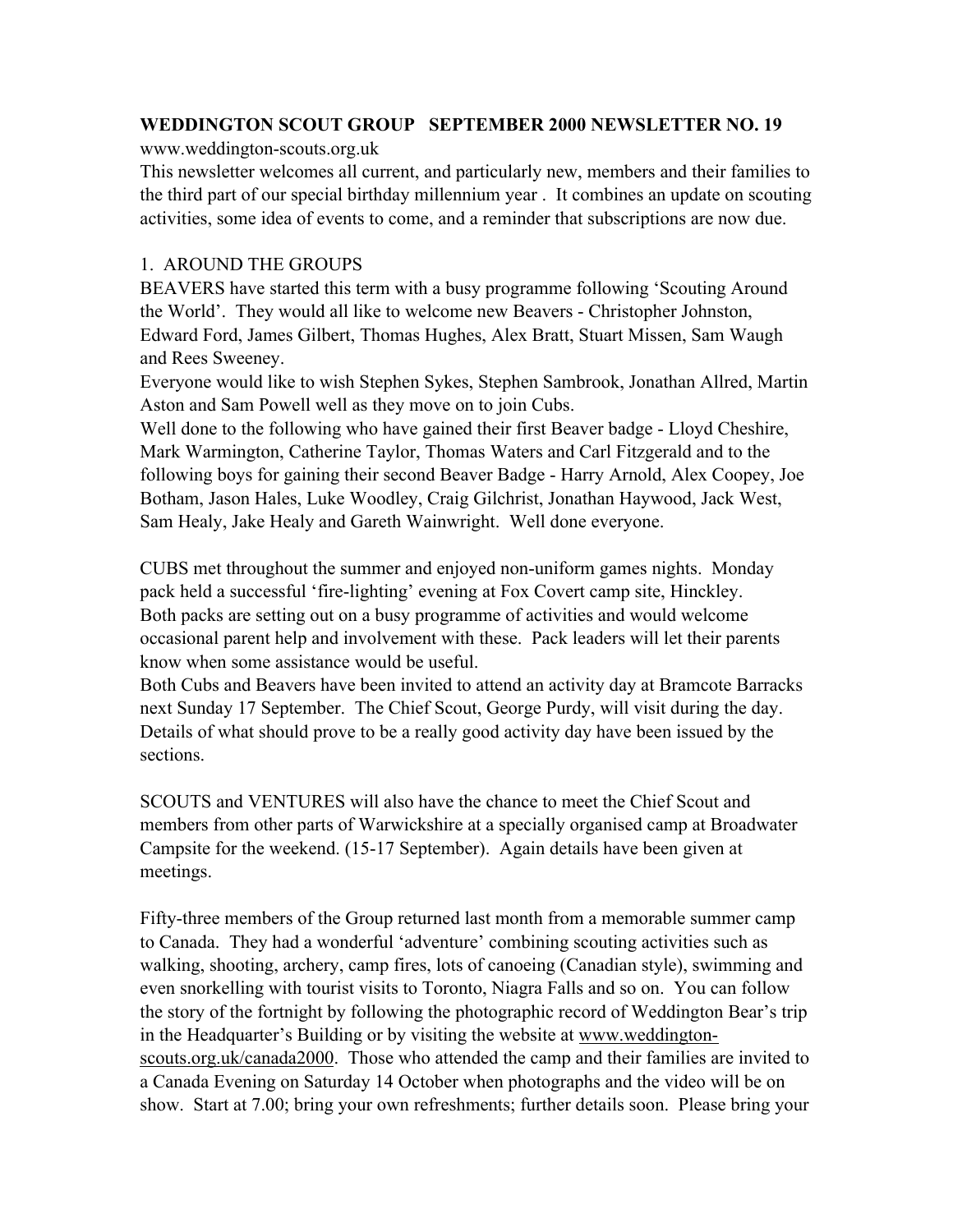own photos with you.

## 2. FUND-RAISING

Our next RUMMAGE SALE is very close - Saturday 30 September at St Nicolas Church Hall in the town. We urgently need contributions for this - clothes, books, toys, bric-abrac etc. Please find something if you can and deliver it to the Scout Hut at any meeting this or next week or deliver direct to Carol Cottrell, 16 Winchester Ave (76387375). We still need more help at the sale and the evening before - please volunteer if you can. Thank-you in anticipation.

WEBB-IVORY Christmas catalogues will reach you very soon. This is one of our major fund-raising activities raising over £700 last year. So we are confident that parents and their families, neighbours and friends will not disappoint with their response again this year. Those who may be interested in special deals for personalised or business cards can find more details from Chris Ball (01455 213005)

You should have received an invitation to join our 200 CLUB before the summer holiday. We are hoping to attract many more members in the coming weeks. Numbers are £1 per month, paid for 6 months or a year, and winners will be drawn at one of the evening meetings each month. If you have not received, or have mislaid, your invitation , please ask for details at your son's/daughter's meeting.

Hopefully all of you will be able to contribute to fund-raising in one or all of these events. Volunteers give up a lot of their time to organise each of these- please help them to succeed and make their efforts worthwhile. Raising money in this way helps us to keep subscription rates down, to maintain our building and most importantly to offer a wide-ranging variety of activities to our youngsters.

## SUBSCRIPTION REMINDER 1 SEPTEMBER - 31 DECEMBER 2000

The third instalment of this year's subscription is now due. An envelope is attached to this letter. Please enclose your payment of £16 per member and return the sealed envelope indicating name or names (if there are brothers or sisters), the section (eg Mon Cubs), the total amount and whether the payment is made by cash or cheque. Cheques should be made payable to

11th Nuneaton (Weddington) Scout Group

Please return the envelope to the meeting - a receipt should be given.

Do not hesitate to discuss with a leader any problems which this payment may cause.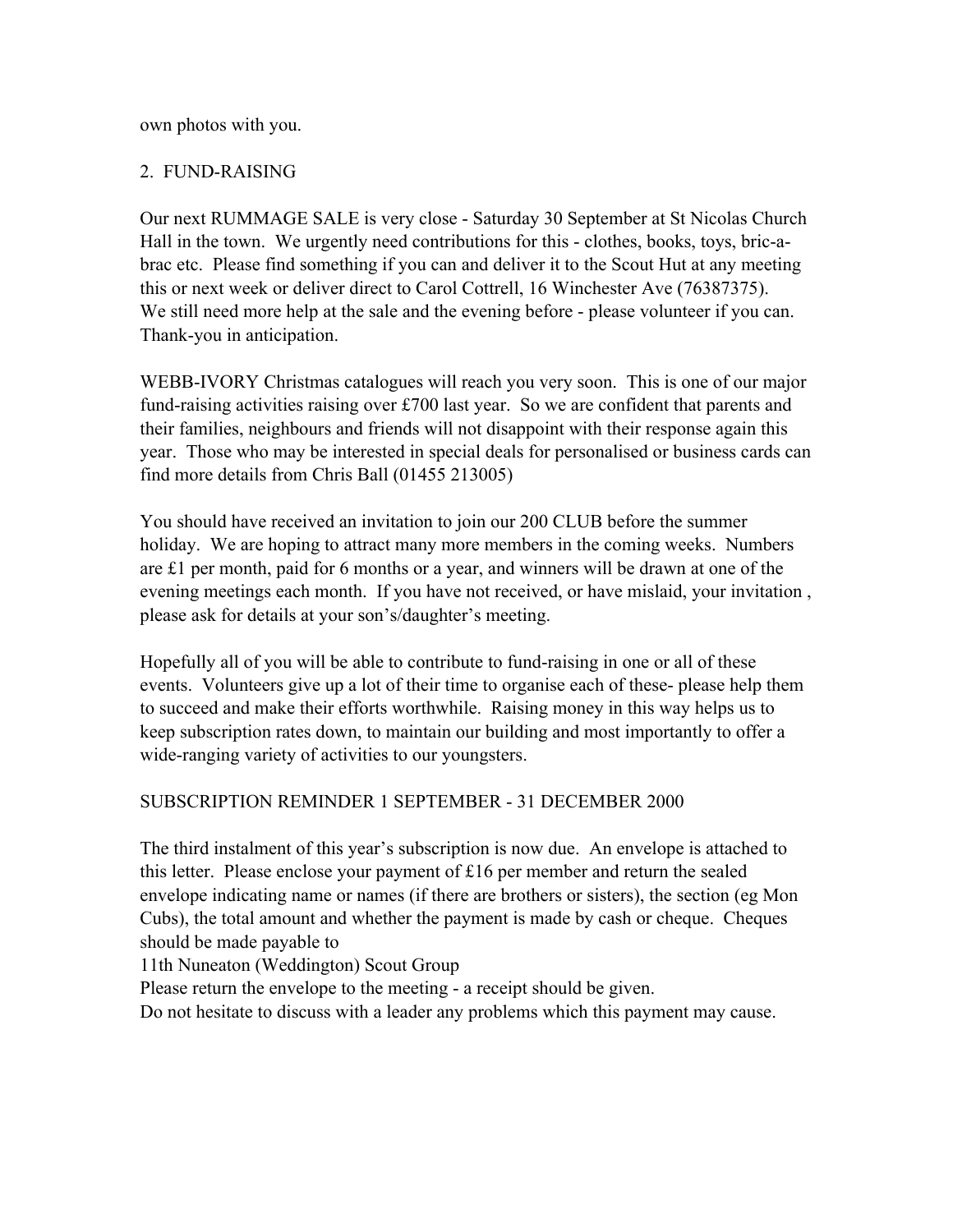#### **WEDDINGTON SCOUT GROUP OCTOBER 2000 NEWSLETTER NO. 20** www.weddington-scouts.org.uk

## 1. AROUND THE GROUPS

BEAVERS have invested all new members. Welcome to them. Congratulations to JOHN MUMBY who has gained his Challenge Badge. Leaders are appealing for old, large-sized T-Shirts to protect uniforms during craft and painting activities.

CUBS have had a busy start to the term. Along with BEAVERS, Cubs attended a county activity day at Bramcote where in spite of reduced attendance because of the fuel crisis, they enjoyed activities ranging from canoeing, 'rock' climbing and abseiling to badge making and juggling and balancing challenges. The Chief Scout, George Purdy, toured round the field and talked to many of the youngsters during his visit.

FOSSE (MONDAY) PACK welcome, and are in the process of investing, James and Tom Goodyear, Steven Sambrook, Sam Powell and Martin Aston. They are creating a new 'six' reflecting the encouraging growth of numbers in the pack.

WATLING (THURSDAY) PACK have invested SAM WALLIS and welcome him and other Beavers who have recently joined this section. Cubs have been working on various badges including the computer, book reader, cooking and first aid alongside completing some of the tasks for their award badges. Last week, they went for a rather damp and muddy night hike; but had a good walk and a welcome bag of chips at the finish!

SCOUTS along with VENTURES also met the Chief Scout at their County camp at Broadwater in September. The Weddington group was the largest on the site and the group had an active weekend which included a disco, abseiling, climbing, shooting and archery. There was an opportunity for members to learn sign-language.

A patrol from TUESDAY TROOP attended and were the winners of the District Scout Camping Competition two weeks ago on a VERY wet and cold Saturday. Well done to the winning team: John Rowley, Richard Ball, James Huckerby, Lucy Boucher, Charlotte Wall and Jennifer Cottrell. There has been some reorganisation of Tuesday troop with the departure of a number of senior scouts to Ventures. New patrol leaders are John Rowley, Richard Ball, Lucy Boucher and Joanne Maconnachie.

FRIDAY SCOUTS have been having fun at their meetings. They have been practising cooking using light-weight stoves and staged a hard-fought, conker competition last week.

VENTURES welcome many new members this term. They have organised activities such as hot-air balloon making and a games night. Many thanks to those who turned out on a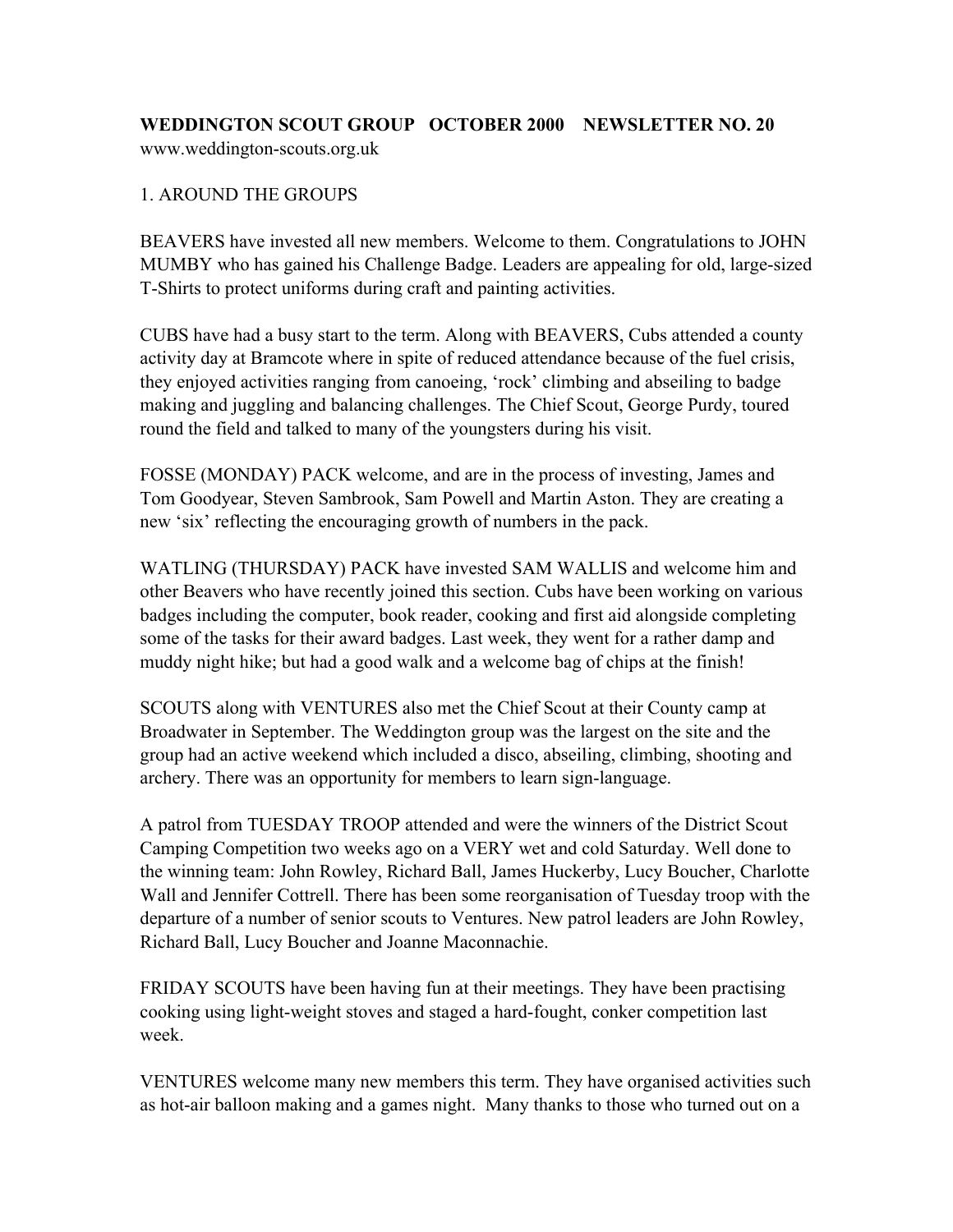VERY wet Wednesday night to help with the door-to-door collection of rummage. An expedition was arranged at the end of the summer for two Ventures to complete the expedition section of the Queen Scout's Award. JENNY GALLAND and MATTHEW ARCHER successfully finished a challenging walk in mixed weather in the Peak District and wish to thank Matthew Price and Tom Cotterill for walking with them.

#### 2. FUND-RAISING

Many thanks to those who contributed to our RUMMAGE SALE: we raised £200. Please remember to order from your WEBB-IVORY Christmas Catalogue. Orders should be returned to your helper and the sooner they are returned the earlier the goods will be received.

Thanks to the many of you who have already ordered but WE DO NEED MANY MORE. Please circulate the catalogue to other family and friends. Goods are not paid for until they are delivered to you.

Again, we really need an improved response to our CLUB 200 invitation. This is an EXCELLENT way to raise money and the chances of your number being drawn are quite high.

The value of the prizes will increase with the addition of new members. September winners were drawn at a Friday Beaver meeting. First prize was won by Mr and Mrs Haywood, second by Mrs Cottrell and third by Mrs Parker.

The October draw will take place at Thursday Cubs (19th). Please consider taking a form from the noticeboard at Headquarters and perhaps joining until the end of the year for just £2 (£1 per month).

## 3. SOCIAL EVENTS

Members who participated in the summer camp to Canada this year, along with their families, enjoyed a get-together last Saturday during which they watched a video of the trip and looked at the photographs and souvenirs from the camp. Could all who went to Canada please ensure that they have donated at least one photograph to help put together a photographic 'collage' as a permanent display which will commemorate the visit. Everyone concerned would like to sincerely thank all the leaders, especially Doug and Myra Shorter, who worked so hard to organise and ensure the success of the visit.

The evening was also the occasion chosen to present some Scout Association Long Service Decorations which recognise the many years of dedicated commitment given by adult leaders and committee members. So Dave Mein, District Commissioner, presented Scout Leader PETE GALLAND with an award for 15 years of service to Scouts, current committee chairman BOB PHILLIP and committee member JOAN KEISER with an award for 15 years service and committee member SANDRA PARKER for 5 years. CHRIS BALL , currently the Treasurer of the Group, received a decoration for 25 years service. Thanks and congratulations to them all.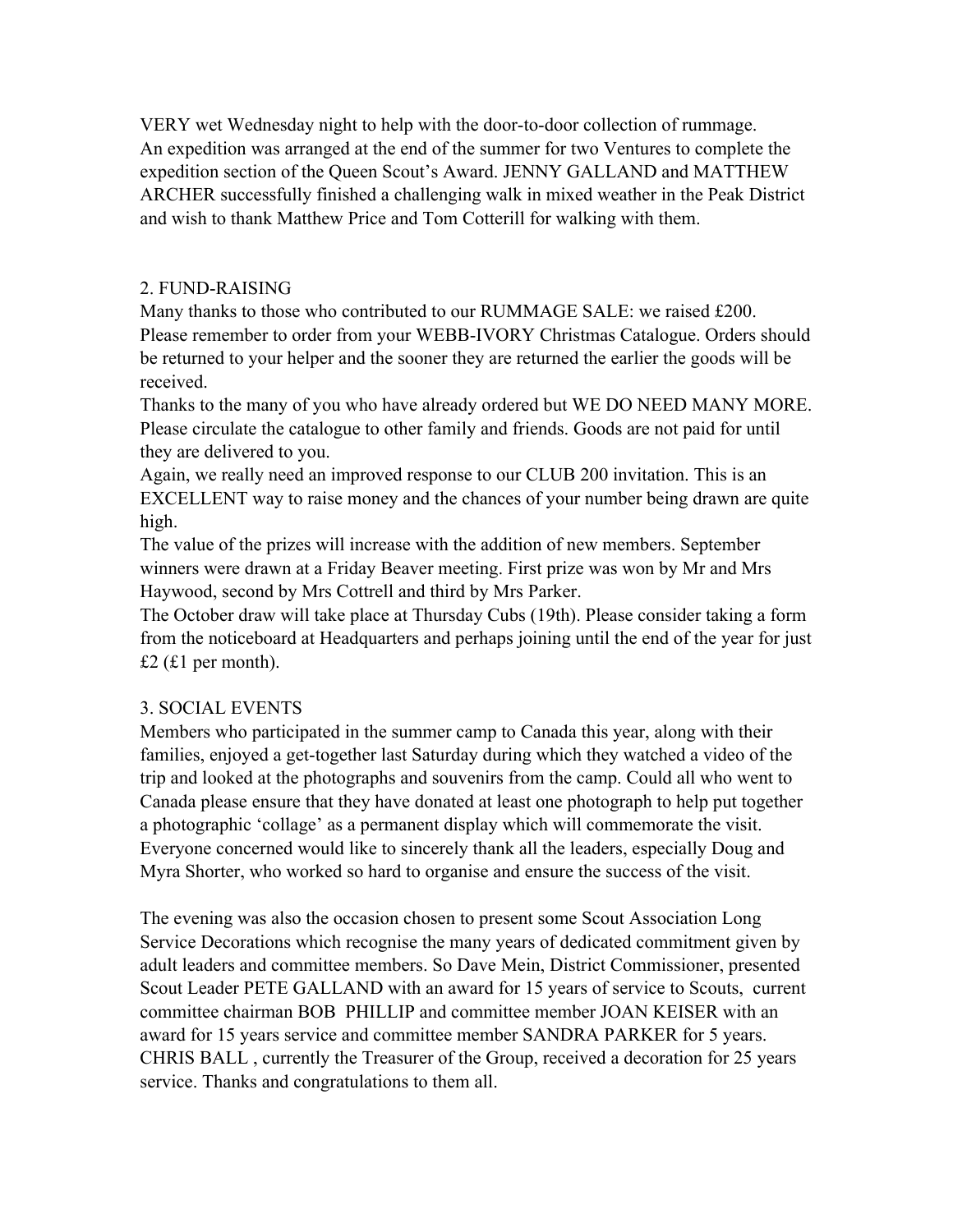The Group Carol Service will be held at Weddington Church on Monday 4 December. We are planning a special end of year Party to bring our anniversary year to a close, so watch for details of that.

FINALLY, thanks to all who have paid subscriptions so promptly this term. Reminders should have been received by those who have not yet paid. Your co-operation with this is very much appreciated.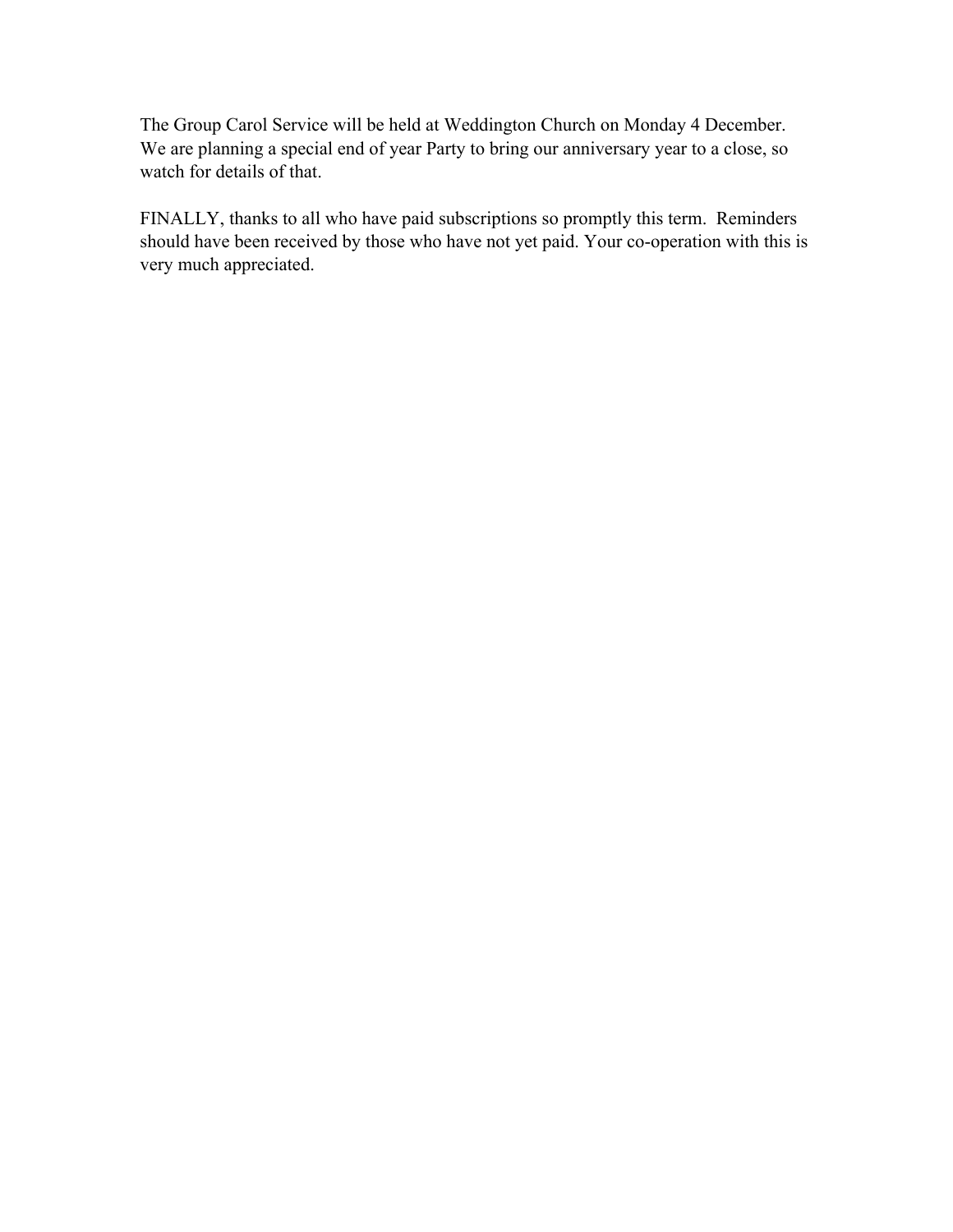# **Weddington Scout Group Newsletter: November 2000 No: 21**

www.weddington-scouts.org.uk

# 1. AROUND THE GROUPS

BEAVERS would like to welcome Edward Taplin, Oliver Osbourne, Christopher Hall, Kieran Quinn, Jack Grant-Hughes, Ben Nicholas and Nathan Packe who have recently joined the Colonies. They would like to wish Tim Johnston luck as he moves to Cubs. The Beavers are currently working on their theme of toys and are looking forward to a busy few months. The Group Carol Service is on Monday 4 December and will replace the scheduled meeting. The Beaver District Carol Service is on Thursday 7 December and will replace the usual Friday meeting that week. The plans are in progress for a party and the Beavers have been invited to join with the District when they attend the panto on Friday 12 January '01 at Bedworth Civic Hall. Further details of these events will be sent out later.

FOSSE (MONDAY) CUBS have created a fifth six and congratulate Will Ogden, Andrew Scoffham, Richie Morgan and Philip King who join Edward Vernon and become sixers in the reorganisation of the Pack. Well done to Brown Six for winning the Six Trophy this month. Leaders ask all members to bring an empty, cleaned 'baked bean type' tin (approx 200 g) in which to bake their mini Christmas cakes on 27 November.

WATLING (THURSDAY) CUBS have been busy this term. Along with Members from Monday Pack they participated in the District Conker Competition and enjoyed a really good evening of archery two weeks ago. Many thanks to 1st Nuneaton for bringing their longbows and cross bows for them. Cubs learned about the work of the British Legion from Don Jacques last week in preparation for their participation in the Remembrance Day Parade in Nuneaton last Sunday. Welcome to Tayo Moore who was invested last week.

SCOUTS are currently concentrating on patrol work in a series of activity evenings which include such tasks as pioneering and cooking. Tuesday troop have invested Jonathan Richards: welcome to him.

VENTURES dressed up for a Halloween Party at half term and held a Scalextric evening last week. They have planned a trip to the climbing wall at Coventry University and are hoping to do a day's walking in Snowdonia at the end of the month. They hope, in December, to go bowling and ice-skating. Dates for the diary are Saturday and Sunday 16-17 December: their annual Christmas Party at Fox Covert.

We welcome Duke of Edinburgh Bronze candidates at some of our meetings: they are working towards the service section of their awards.